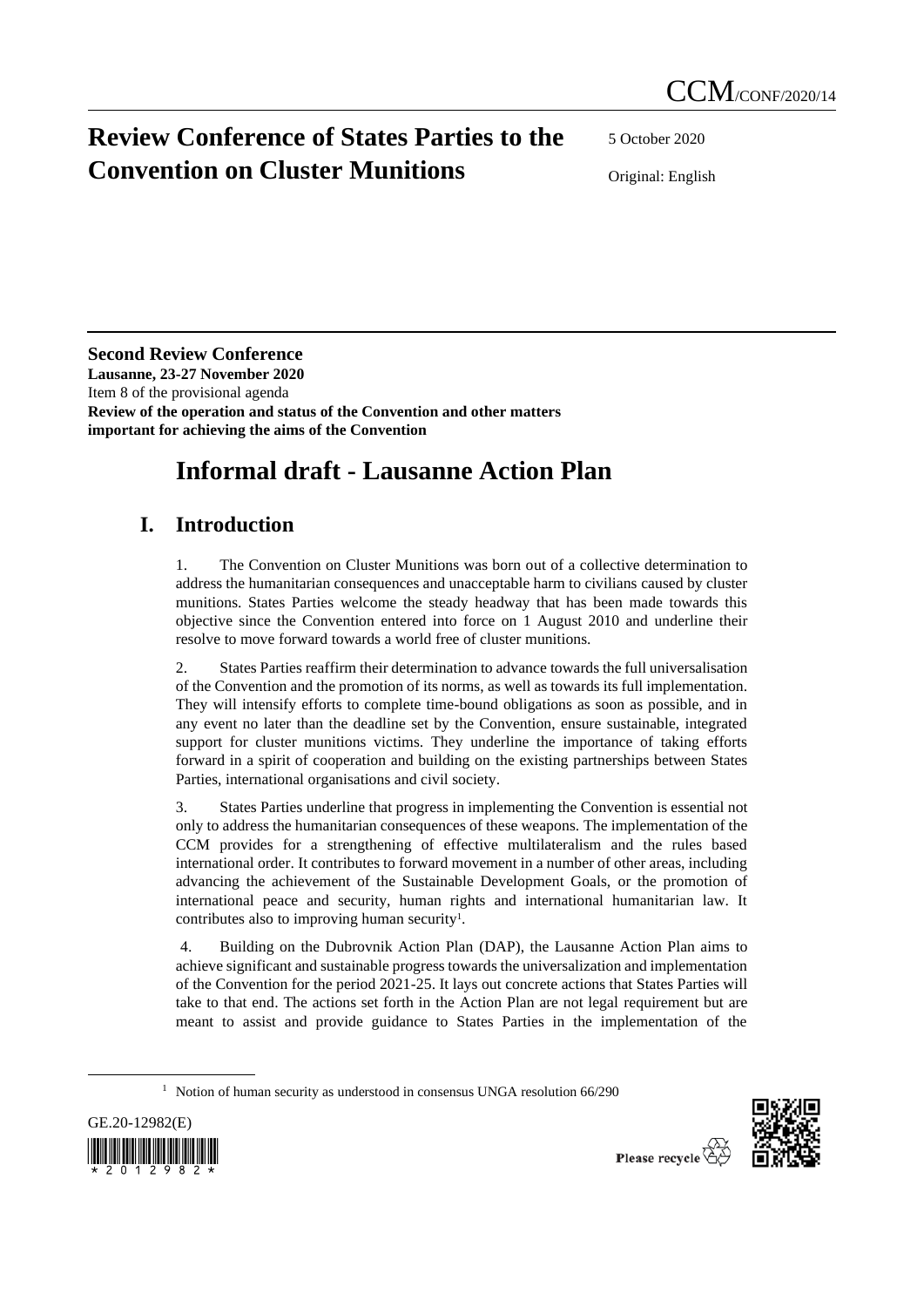Convention. Each action is also accompanied by one or more indicators, to monitor progress and identify challenges in their implementation.

## **II. Guiding principles and actions**

5. The States Parties have identified a set of cross-cutting best practices that are key to the successful implementation of the Convention. Informing the different sections of the action plan, these best practices will both reinforce its overall coherence and its overall impact. In this context, the States Parties will take the following crosscutting actions, which will be mainstreamed throughout the action plan, as appropriate.

**Action**  $#1$ **:** Demonstrate high levels of national ownership  $2$  in implementing the Convention's obligations, including by integrating implementation activities into national development plans, poverty reduction strategies, humanitarian response plans and national strategies for the inclusion of persons with disabilities, as appropriate, by enhancing national capacity to carry out obligations and/or making financial and other material commitments to the national implementation of the Convention .

**Action #2:** Develop evidence-based, costed and time-bound national strategies and work plans to fulfil and efficiently complete the implementation of Convention obligations as soon as possible, in any event no later than the deadline set by the Convention, and update them as necessary.

**Action #3:** Provide targeted assistance, where feasible, to other States Parties in developing, updating or implementing their national strategies and work plans to fulfil obligations under the Convention, if possible, by entering into multi-year partnerships and providing multi-year funding.

**Action #4:** Ensure that the different needs, vulnerabilities and perspectives of women, girls, boys and men and diverse groups from all ages are considered and inform the implementation of the Convention in order to deliver an inclusive approach, as well as strive to remove all barriers to full, equal and meaningful gender-balanced participation in implementation activities at the national level and in the Convention's machinery, including its meetings.

**Action #5:** Take into consideration the needs of cluster munitions victims, including survivors, and affected communities and ensure their full, equal and meaningful participation in relevant Convention related matters, including their meaningful and active participation in Convention meetings.

**Action #6:** Keep national standards related to the implementation of the Convention up to date, taking into account the International Mine Action Standards (IMAS), adapt them to new challenges and employ best practices to ensure efficient and effective implementation.

**Action #7:** Establish and maintain a national information management system to record the clearance of cluster munitions remnants containing accurate and up-to-date data, ensuring that its design and implementation are nationally owned, sustainable and with data that is disaggregated and which can be accessed, managed, and analysed post-completion.

<sup>&</sup>lt;sup>2</sup> The States Parties have defined national ownership as entailing the following: 'maintaining interest at a high level in fulfilling Convention obligations; empowering and providing relevant State entities with the human, financial and material capacity to carry out their obligations under the Convention; articulating the measures its State entities will undertake to implement relevant aspects of Convention in the most inclusive, efficient and expedient manner possible and plans to overcome any challenges that need to be addressed; and making a regular significant national financial commitment to the State's programmes to implement the Convention'.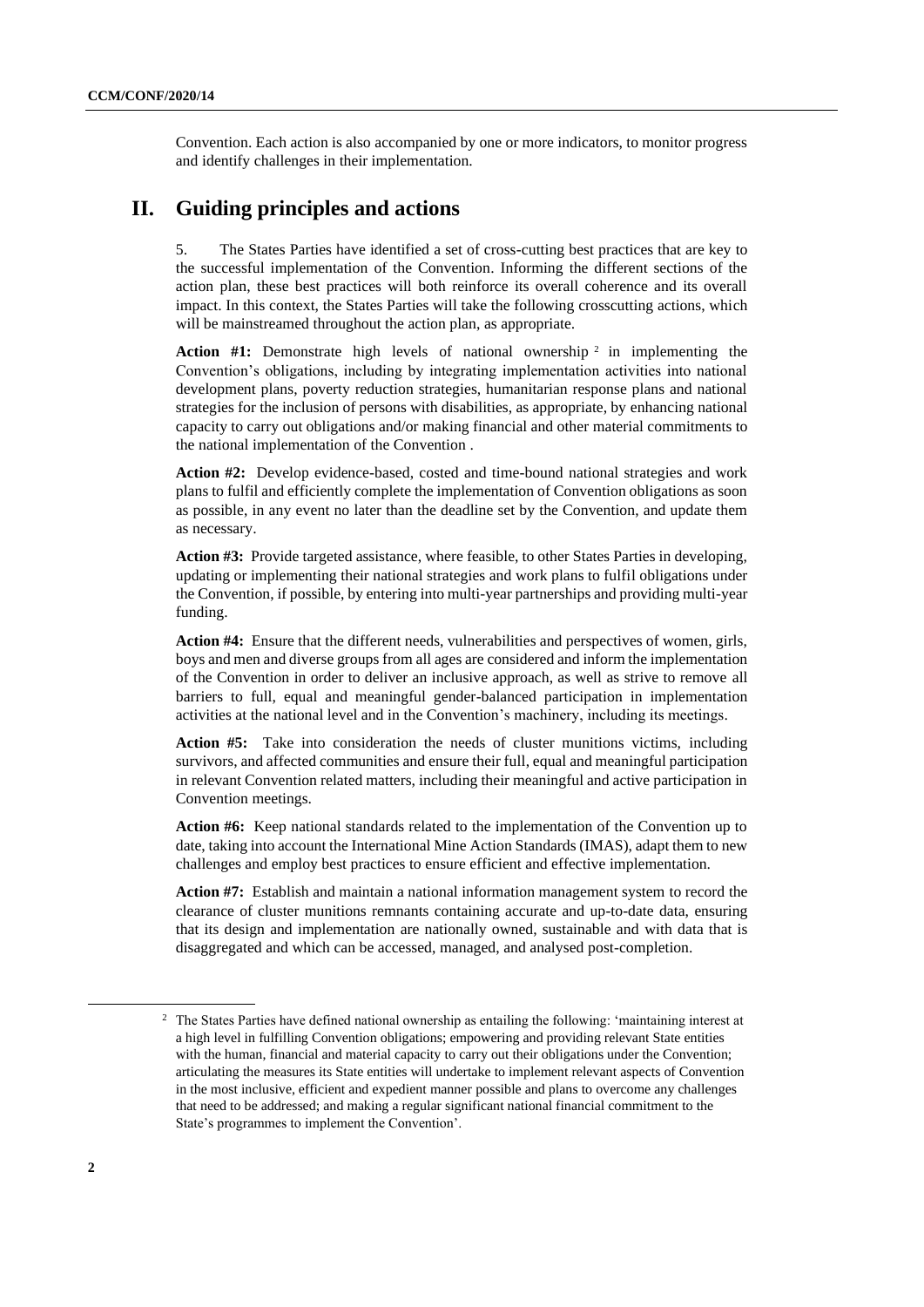**Action #8:** Make use of synergies and coordinate responses in implementing the Convention with activities undertaken in relation with mine action, international humanitarian law, human rights law and environmental protection instruments that they are party to, and with peacebuilding and sustainable development activities, as relevant.

**Action #9:** Pay their assessed contributions in line with its Article 14 as early as possible after the issuance of invoices and swiftly settle any arrears, as well as provide for the effective resourcing of the Implementation Support Unit (ISU) in accordance with decisions taken regarding its financing, bearing in mind the importance for the Convention to rely on a financially sound Convention and on an effective machinery.

### **III. Universalisation of the Convention and its norms**

6. The realisation of a world free of cluster munitions is contingent upon universal adherence to the Convention. While progress has been achieved in this area since the First Review Conference, the targets set in the Dubrovnik Action Plan have not been met and increased efforts are required to advance towards this essential objective. For its part, the use of cluster munitions in recent and ongoing armed conflicts and their severe humanitarian impact constitute a grave concern. It underlines the urgent need for further efforts to promote the norms established by the Convention.

7. With these considerations in mind, States Parties will take the following actions:

**Action #10:** As a matter of priority, actively and in a concerted and sustained manner, including at high level, promote adherence to the Convention by States not party to it, in accordance with the specific decision on accelerated universalisation taken by the Review Conference.

**Action #11:** Continue and intensify efforts to promote the observance of the Convention's norms by:

(a) discouraging, in every way possible the use, development, production, stockpiling and transfer of cluster munitions and by calling upon those who continue to do so to cease now;

(b) in conformity with Article 21, raising concerns about any alleged use and condemning any instances of documented use by any actor, effectively calling on all States not party to accede to the Convention;

(c) working, as appropriate, with other stakeholders with a view to further stigmatise cluster munitions;

(d) engaging States still relying on cluster munitions through dedicated dialogue, including at political and military level, with a view to promoting and strengthening the norm against the use of cluster munitions.

### **IV. Stockpile destruction**

8. Significant progress has been made in the destruction of stockpiled cluster munitions since the entry into force of the Convention. However, some States Parties now have requested an extension to their initial deadline. States Parties are resolved to ensure the expeditious and timely destruction of all stockpiled cluster munitions with minimal environmental impacts in light of Article 3.2 and to limit to the absolute minimum necessary the number of cluster munitions retained under Article 3.6.

9. In order to further advance the full implementation of Article 3, States Parties will take the following actions: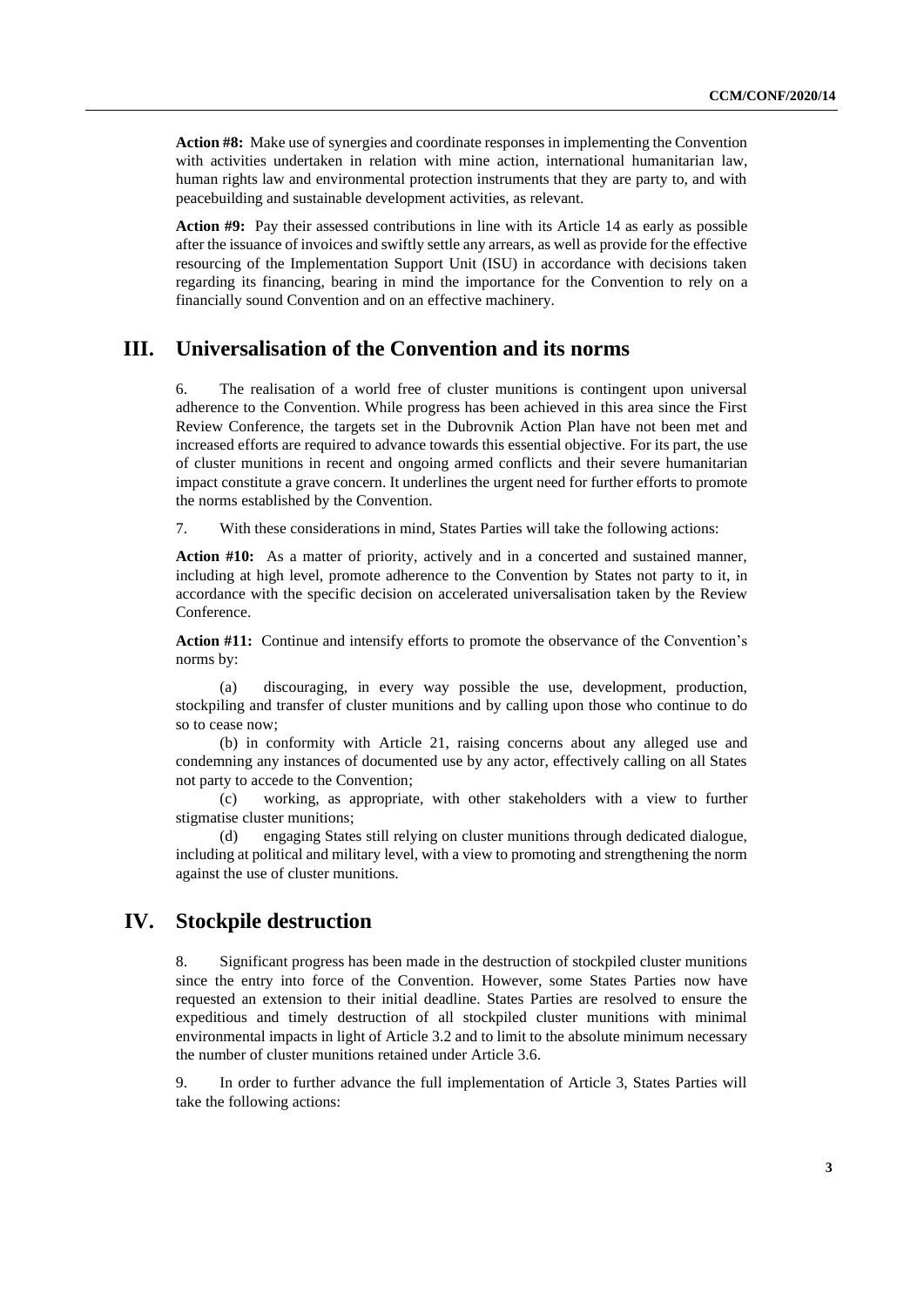**Action #12:** Develop a clear destruction plan, which specifies an estimated end date within the original deadline set by the Convention, where applicable. Details on time-bound milestones, the annual and monthly destruction rate by type and the total number of submunitions to be disposed of should be included. The plan should ensure that destruction methods are in compliance with international standards for the protection of public health and the environment. The destruction plan should also specify the resources required for its implementation, measures to minimise environmental impacts and the planned allocation of national resources. They will report annually on progress made and on any update to the plan through annual Article 7 reports and at Meetings of States Parties or Review Conferences.

**Action #13:** Upon completion of their obligations under Article 3, make an official declaration of compliance, at the latest by the next Meeting of States Parties or Review Conference, whichever comes first, using the Article  $3$  – Declaration of Compliance (CCM/MSP/2018/9, Annex I) where possible.

**Action #14:** On discovering previously unknown stockpiles after making a declaration of compliance, report such findings immediately to the Presidency of the Convention, and at the next Meeting of States Parties or Review Conference and through the Article 7 report, and destroy the stockpiles as soon as possible with minimal environmental impact, in line with Article 3 and with Article 7.

**Action #15:** When, despite best efforts to complete obligations under Article 3 within the original deadline, have to submit an extension request, ensure that such request is submitted on time, is substantiated, ambitious and clear, contain detailed, costed annual work plans for the extension period and take into account the Guidelines for the Convention on Cluster Munitions (CCM) Article 3 Extension Requests submitted at 8MSP and the Methodology for requests of deadline extensions under Articles 3 and 4 of the Convention on Cluster Munitions submitted at 9MSP.

**Action #16:** Exchange lessons learned from their national destruction processes in order to further build capacity in States Parties with outstanding Article 3 obligations.

**Action #17:** Where cluster munitions and/or explosive sub-munitions are retained or acquired under Article 3.6, annually review the number of cluster munitions and/or explosive sub-munitions to ensure that they do not exceed the number absolutely necessary for said purpose, destroy all cluster munitions and/or explosive sub-munitions that exceed that number.

### **V. Survey and clearance**

10. Significant progress has been made in addressing cluster munition contaminated areas, especially with regards to improved efficiency through survey. Despite this success, a number of extension requests have now been submitted. States Parties underline that a number of Article 4 extension requests could have been avoided if earlier action had been taken. Sustained efforts are required to ensure that clearance obligations are completed as soon as possible and, to the greatest extent possible, within the original Article 4 deadline in order to permanently remove the threats that cluster munition remnants pose to human lives, livelihoods and local environments. All States Parties should apply evidence-based land release methodology taking into account the IMAS and explore innovative approaches and new ways of working to improve programme performance. In all cases, surveys and clearance should be appropriately planned and prioritised to take into account the environmental impact and the diverse needs and priorities of affected populations, with a view to preventing human suffering being caused by cluster munition remnants.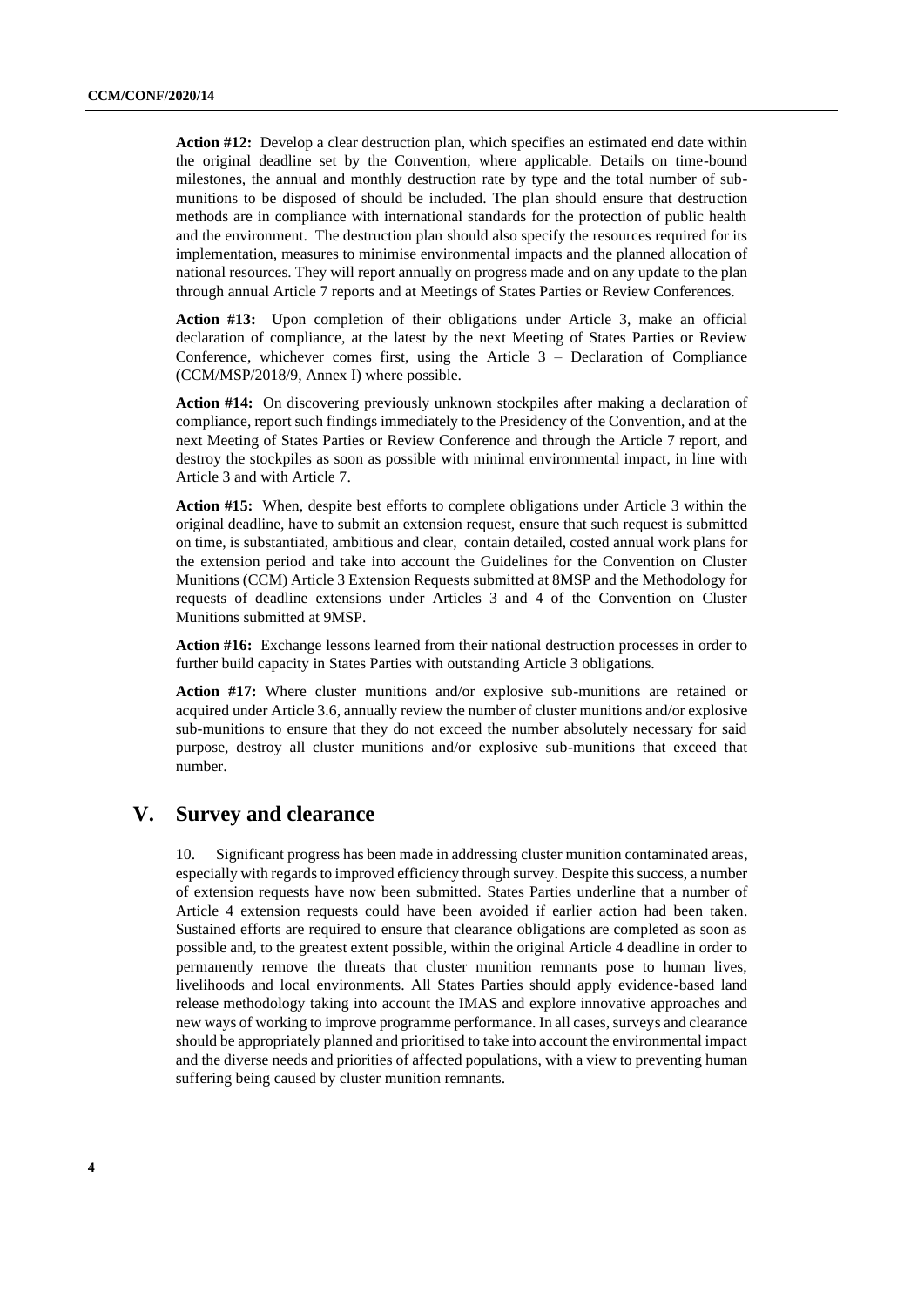11. With these considerations in mind, States Parties with obligations under Article 4 will take the following actions:

**Action #18:** Identify the precise location, scope and extent of cluster munition remnants in areas under their jurisdiction or control, and establish evidence-based, accurate baselines of contamination to the extent possible, and adopt practical measures to better protect civilians, no later than the Eleventh Meeting of States Parties in 2022 (or within two years of entry into force for new States Parties). States Parties will mark and, where possible, fence off all hazardous areas, no later than the Eleventh Meeting of States Parties in 2022 to ensure the safety of civilians (or within two years of entry into force for new States Parties).

**Action #19:** Develop evidence-based and costed multi-year national strategies and annual work plans that include projections of the amount of cluster munition contaminated areas to be addressed annually to achieve completion as soon as possible and to the greatest extent possible no later than their original Article 4 deadline, to be presented at the Tenth Meeting of States Parties in 2021.

**Action #20:** When, despite best efforts to complete obligations under Article 4 within the original deadline, have to submit an extension request, ensure that such request is submitted on time, that requests are substantiated, ambitious and clear, contain detailed, costed annual work plans for the extension period, that include appropriate provisions for Risk Education, and take into account the "Guidelines for the Convention on Cluster Munitions (CCM) Article 4 Extension Requests" submitted at 8MSP and the "Methodology for requests of deadline extensions under Articles 3 and 4 of the Convention on Cluster Munitions" submitted at 9MSP.

Action #21: Take appropriate steps to improve the effectiveness and efficiency of surveys and clearance, taking into account IMAS-compliant land release processes, and to promote the research and development of innovative survey and clearance methodologies which take into account environmental impacts and concerns.

**Action #22:** Ensure that national strategies and work plans provide for a sustainable national capacity to address residual risks posed by cluster munition remnants that are discovered following fulfilment of Article 4.

**Action #23:** Ensure that activities related to survey and clearance are given due priority based on clear nationally driven humanitarian and sustainable development criteria, which take account of environmental concerns, and that national programmes consider gender and diversity in all appropriate activities related to survey and clearance of cluster munition remnants within affected communities.

**Action #24:** Maintain functioning information management systems that record comparable data and provide information annually on the size and location of remaining cluster munition contaminated areas, disaggregated by 'suspected hazardous areas' and 'confirmed hazardous areas', and on survey and clearance efforts in accordance with the land release method employed (i.e. cancelled through non-technical survey, reduced through technical survey, and cleared through clearance).

**Action #25:** Upon completion of their Article 4 clearance obligations, submit a voluntary declaration of compliance, confirming that every effort has been made to identify and clear all cluster munition contaminated areas under their jurisdiction or control, using the Declaration of compliance with Article 4.1 (c) of the Convention on Cluster Munitions, where possible.

**Action #26:** Exchange experiences and lessons learned in order to facilitate an improved understanding of the technical aspects of addressing cluster munitions remnants, encourage discussions on challenges to completing clearance between affected States Parties and with States Parties that used cluster munitions before the Convention entered into force, those that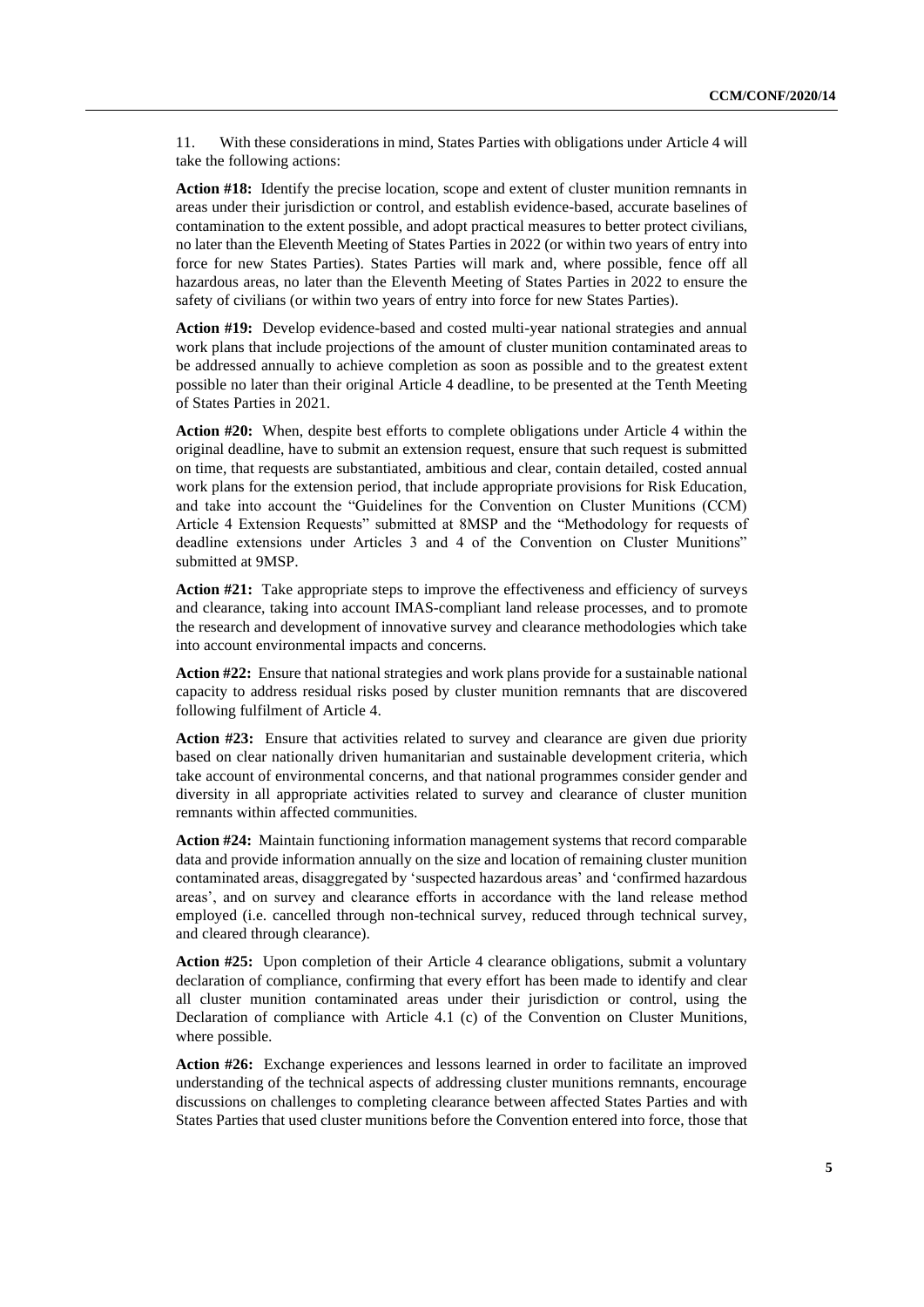have recently completed clearance and international donors in an effort to promote survey and clearance best practices.

#### **VI. Risk education**

12. States Parties recognise that risk education in the context of the Convention encompasses interventions aimed at protecting civilians at risk from cluster munitions and cluster munitions remnants. States Parties reiterate that the delivery of effective and relevant risk education interventions, which respond to the different vulnerabilities, roles and needs of women, girls, boys and men from all groups and focus on achieving behavioural change, remains one of the primary means of preventing new accidents, thereby mitigating the risks that cluster munitions pose to lives and livelihoods in affected communities. States Parties underline the importance of reporting on risk education, particularly as increasing pressure on land and resources due to population growth, economic factors and climate change are likely to increase exposure to contamination. They also reaffirm efforts to maintain and increase focus on this important obligation of the Convention, including through enhanced attention to the interlinkages between risk education and other pillars of the Convention, as well as broader humanitarian, development, human rights, environmental, protection and education programmes and the role of civil society in fulfilling these aims.

13. With these considerations in mind, States Parties will take the following actions:

**Action #27:** Where feasible and appropriate, develop national strategies and work plans drawing on best practices and standards, which integrate cluster munitions risk education into ongoing survey, clearance and victim assistance activities, and promote the integration of risk education into wider humanitarian, development, human rights, environmental, protection and education efforts.

**Action #28:** Take all necessary actions to ensure all civilians living in or around cluster munition contaminated areas under their jurisdiction or control are made aware of the risks caused by cluster munitions and that their vulnerability thereto is reduced by implementing context-specific, tailor-made risk education activities and interventions which prioritise populations most at risk and are sensitive to gender, age, disability and other diversity factors of people in affected communities.

**Action #29:** Collect and analyse gender and age disaggregated contamination and casualty data in order to identify and target risk education interventions towards the most at-risk groups, and provide detailed reporting on risk education, disaggregated by gender, age and disability, in annual transparency reports, collect and analyse gender and age disaggregated data to understand the impact of risk education.

**Action #30:** Develop national capacities to adapt risk education initiatives to changing circumstances, including taking account of risks posed by residual contamination once Article 4 obligations have been completed, as well as potential risks caused by changing climatic and environmental conditions.

# **VII. Victim assistance**

14. The victim assistance provisions of the Convention are central to its humanitarian impact. States Parties acknowledge that victim assistance is a long-term obligation. They are committed to the full, equal and effective participation of cluster munition victims, including survivors in society, in accordance with human rights and international humanitarian law, as well as the principles of non-discrimination, inclusion, sustainability, national ownership, accessibility, accountability and transparency. States Parties recognise that for victim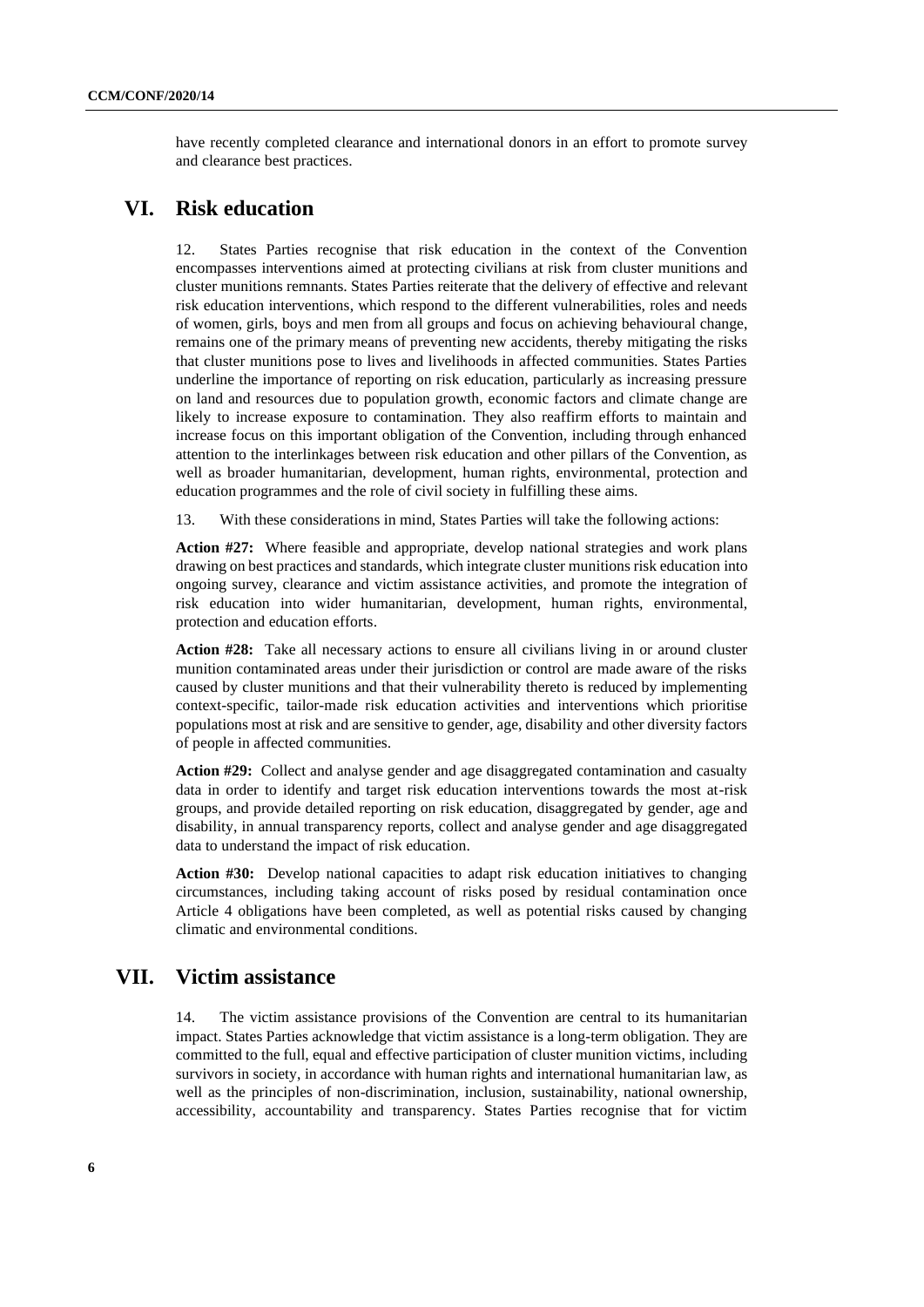assistance to be sustainable in the long term, it should be integrated into national policies and legal frameworks relating to the rights of persons with disabilities as well as into health, education, social, employment, poverty reduction and development plans supporting the achievement of the Sustainable Development Goals. They also recognise that improved coordination amongst relevant and wide-ranging stakeholders is key to ensuring appropriate, inclusive and effective assistance. States Parties recognize that assistance to cluster munition victims, including survivors must be provided without discriminating against those who have suffered injuries or impairments from other causes.

15. States Parties with cluster munition victims in areas under their jurisdiction or control and where applicable donor States Parties will:

**Action #31:** Ensure the collection and analysis of data disaggregated by gender, age and disability, to assess the needs and priorities of cluster munition victims and insert this data into a centralised database, taking into account national data protection measures. This information will be made available to relevant stakeholders to ensure a comprehensive response to addressing the needs of cluster munition victims.

**Action #32:** Ensure that national policies and legal frameworks related to disability, health, education, employment, sustainable development and human rights are developed in a participatory manner, address the needs and rights of cluster munition victims and are in line with the Convention on the Rights of Persons with Disabilities, bearing in mind the IMAS.

**Action #33:** Develop a measurable national action plan addressing the needs and rights of cluster munition victims. Designate a national focal point, with adequate resources, to develop, implement and monitor the action plan, and ensure that victim assistance corresponds to the needs of victims and is integrated into broader policies, plans and frameworks related to disability, health, education, employment, development and human rights.

**Action #34:** Provide effective and efficient first aid and long-term medical care to cluster munition victims, as well as access to adequate rehabilitation and appropriate psychological and psychosocial support services as part of a public health approach, possibly through a national referral mechanism facilitating access to services for cluster munition victims in a non-discriminatory, gender-sensitive and age-sensitive manner.

**Action #35:** Ensure that measures are in place to facilitate the social, education and economic inclusion of cluster munition victims.

**Action #36:** Strengthen the inclusion and meaningful participation of cluster munition victims in the development of laws, policies and programmes relevant to them as well as encourage their participation in work under the Convention, taking into account gender, age, disability and other diversity factors.

**Action #37:** Support the training, development and official recognition of multidisciplinary, skilled and qualified rehabilitation professionals.

#### **VIII. International cooperation and assistance**

16. While reaffirming that each State Party is responsible for implementing its obligations under the Convention, States Parties recognise that enhanced international cooperation and assistance can play an important role in the timely and full implementation of all aspects of the Convention. States Parties acknowledge the importance of dialogue between affected States Parties, donors and operators, and the value of country coalitions in enhancing these exchanges. They underline the importance of national ownership and capacity building to ensure the effectiveness and sustainability of cooperation and assistance and to reduce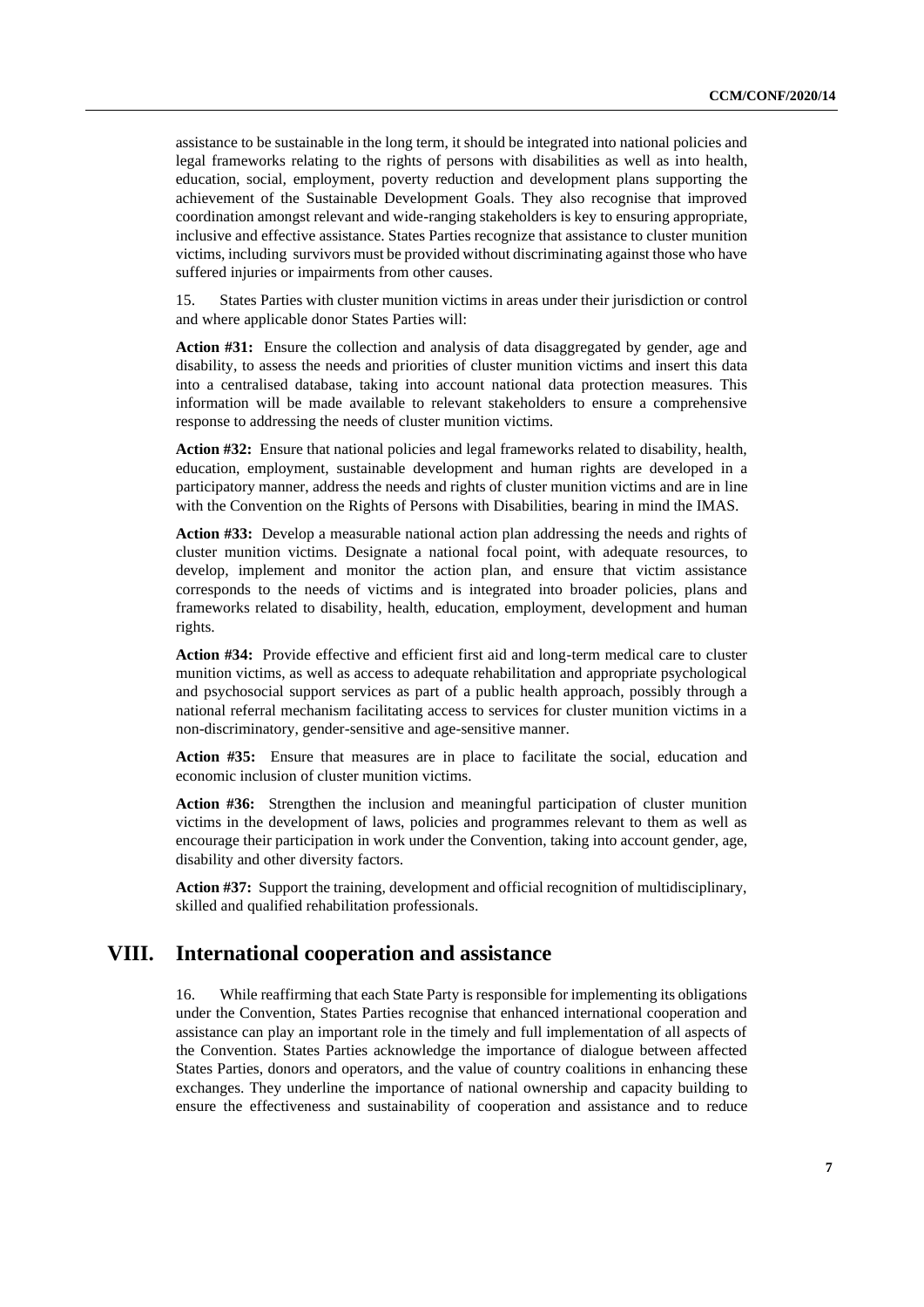reliance on external expertise. They recognise that international cooperation and assistance should be responsive to gender, age, disability, and other diversity considerations as well as environmental protection. They stress the need to strengthen their partnerships at all levels and with the United Nations system, international, regional or national organisations or institutions, the International Committee of the Red Cross, National Red Cross and Red Crescent Societies and their International Federation, as well as with the Cluster Munition Coalition and other NGOs.

17. With a view to enhancing international cooperation and assistance in order to facilitate the timely and full implementation of the Convention, States Parties will take the following actions:

**Action #38:** Do their utmost to commit the resources needed to realise the Convention's obligations in a timely manner and explore all possible alternative and/or innovative sources of funding.

**Action #39:** Share their experiences and best practices, establish partnerships at all levels and explore opportunities for cooperation, including international, regional, North-South, South-South, bilateral and trilateral cooperation in order to develop capacity building and national expertise. Cooperation may include making mutually supporting clearance commitments in border areas, exchanging best practices on environmental impact assessments, sharing experiences of incorporating environmental protection considerations, as well as integrating gender considerations and taking the diversity, priorities and experiences of all people in affected communities into account in programming and, in line with Article 6, exchanging equipment, material, and scientific and technological information in order to promote the implementation of the Convention.

**Action #40:** When in a position to do so, provide sustainable assistance to other States Parties in the implementation of their obligations under the Convention and provide timely responses to requests for assistance, as well as mobilise technical, material and financial resources for this purpose.

**Action #41:** When seeking assistance, develop coherent and comprehensive national plans aimed at developing national ownership, based on appropriate surveys, needs assessments and analysis and providing national capacity. These plans will take into account broader frameworks such as the Sustainable Development Goals and respond to the needs and experiences of affected communities and will be built on sound gender, age and disability analysis. These plans should adequately reflect the areas in which assistance is required.

**Action #42:** Further detail the modalities of platforms such as the country coalition mechanism and leverage them, share experiences made, as well as explore synergies with similar forums.

### **IX. Transparency measures**

18. Transparency and the open exchange of information are essential to achieving the Convention's aims. States Parties recall that the submission of initial and annual Article 7 reports is an obligation under the Convention and note with concern that since the first Review Conference less than two thirds of States Parties regularly comply with this obligation. States Parties recognise that transparency measures under the Convention should be regularly adapted to facilitate the exchange of information and the assessment of progress in implementation, including that of the present action plan.

19. States Parties will take the following actions: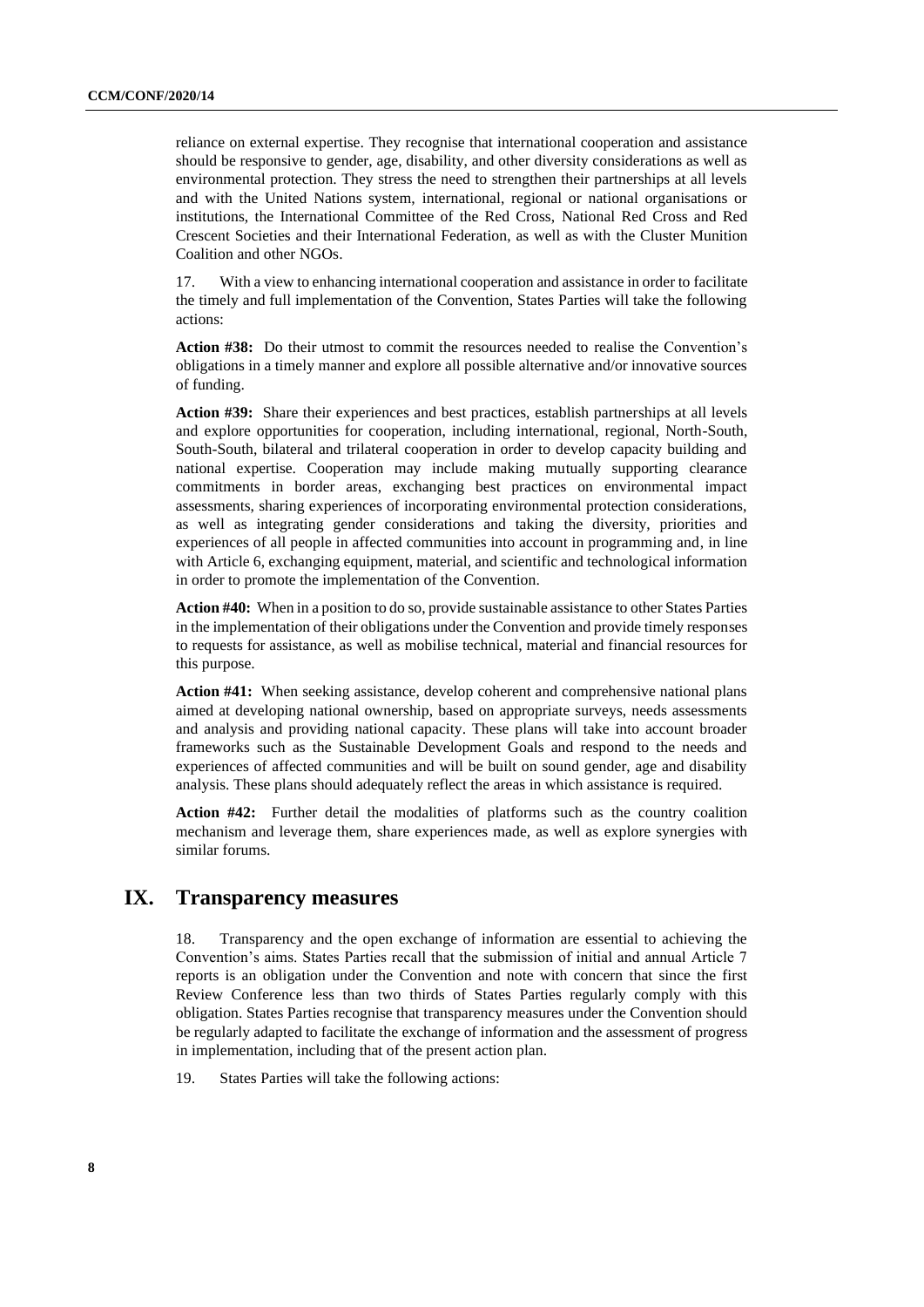**Action #43**: Provide initial and annual transparency reports within the deadlines set in Article 7 of the Convention.

**Action #44:** When implementing obligations under Article 3 or 4, or retaining or transferring cluster munitions in line with Article 3.6 and 3.7 but having omitted to submit an Article 7 report each year detailing progress in implementing these obligations, provide information to all States Parties in the most expeditious, comprehensive and transparent manner possible. If no information on implementing the relevant obligations is provided for two consecutive years, the President will assist and engage with the States Parties concerned in close cooperation with the relevant thematic coordinators.

**Action #45:** Recognising the importance of Article 7 reports for confidence building and monitoring the implementation of Convention obligations as well as for international cooperation and assistance, develop adapted reporting forms taking into consideration the actions laid out in this Action Plan. The adapted reporting form will be developed under the guidance of the Presidency and will be considered at the Tenth Meeting of States Parties. Until such adapted reporting forms are adopted, States Parties will use the reporting forms adopted at the first Meeting of States Parties, where possible.

**Action #46:** If in need of assistance in the preparation or compilation of their Article 7 reports, seek support from relevant partners, including from States Parties, the ISU, UN agencies or other NGOs. Partners in a position to do so will respond to such requests for assistance, including by sharing best practices on how to gather information nationally.

## **X. National implementation measures**

20. Recalling the obligation to take all appropriate legal, administrative and other measures to implement the Convention in accordance with Article 9, including imposing penal sanctions to prevent and suppress any activity prohibited, States Parties acknowledge that national implementation measures can take various forms, depending on the national legal system. Noting that not all States Parties have confirmed the adoption of such measures, States Parties intend to improve progress in this area by ensuring that national implementation measures are in place in a timely manner.

21. With these elements in mind, States Parties will take the following actions:

**Action #47:** Ensure that they have appropriate national measures in place to fully implement the Convention, in particular by reviewing or, if necessary, revising or adopting national legislation, regulations and administrative measures, including imposing penal sanctions to prevent and suppress activities prohibited under the Convention by the Eleventh Meeting of States Parties in 2022 or within two years of entry into force for new States Parties, as applicable. All States parties should consider enacting national legislation prohibiting investments in all producers of cluster munitions and their crucial components.

**Action #48:** Highlight factors and challenges that may be preventing progress in the revision or adoption of national legislation in their Article 7 reports and at Convention meetings, and request assistance, through these means, in the development or revision of national implementing measures, and when in a position to do so provide assistance in this matter.

#### **XI. Measures to ensure compliance**

22. Stressing the importance of complying with all the provisions of the Convention, State Parties are guided by the knowledge that the Convention provides a variety of collective and cooperative means to facilitate and clarify any questions relating to compliance.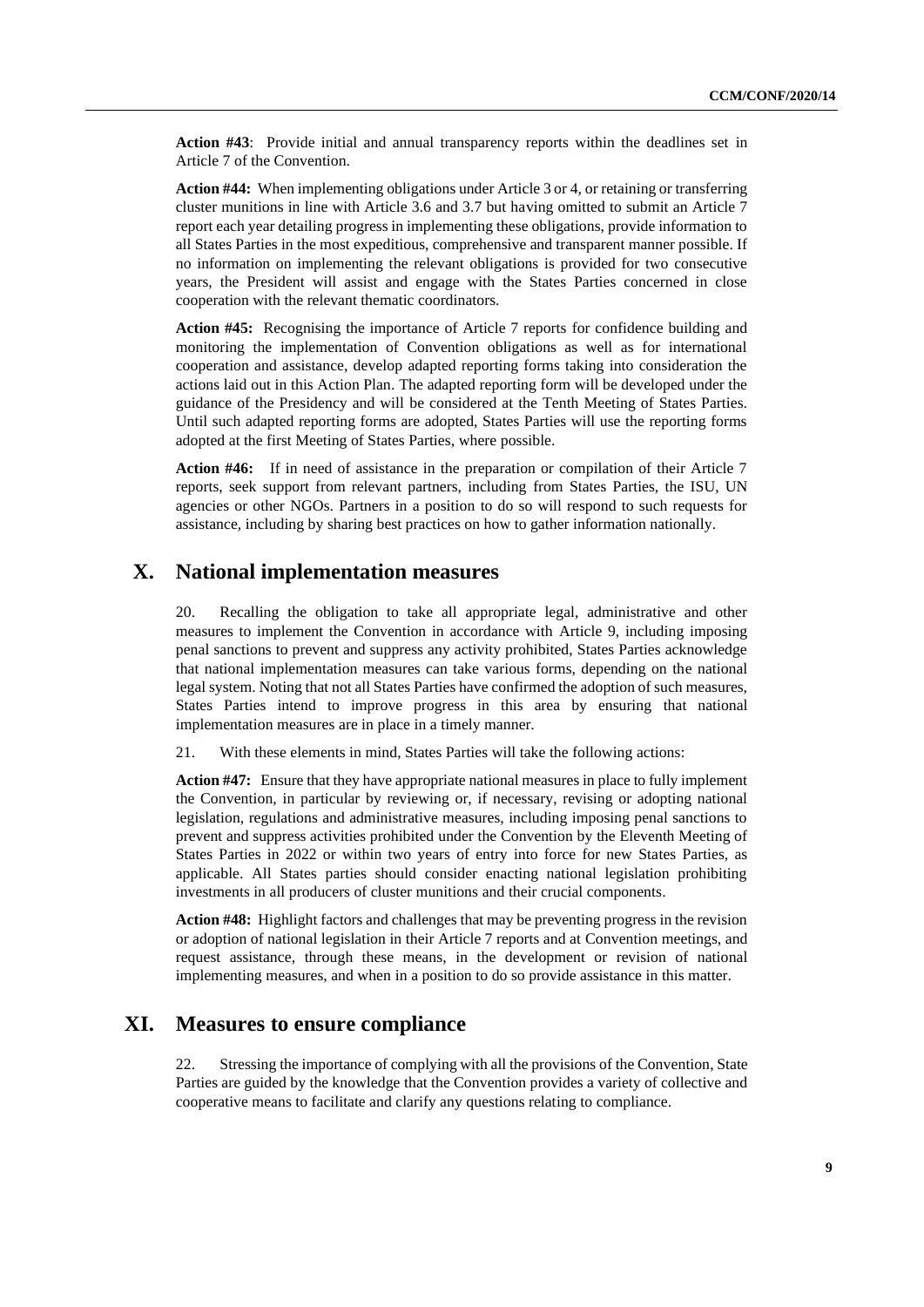23. In this regard, States Parties will take the following actions:

**Action #49:** Clarify any questions relating to matters of compliance and seek to resolve any instance of non-compliance with due diligence through bilateral discussions, the use of the good offices of the President or any other means consistent with Article 8, in a cooperative manner and in accordance with the provisions of the Convention.

**Action #50:** Where, despite all possible efforts, unable to complete stockpile destruction and/or clearance obligations within the original deadlines, ensure that they submit any extension request, within the deadlines established by the Convention and in line with the guidelines and methodology on extension requests adopted at the Eighth and Ninth Meetings of States Parties.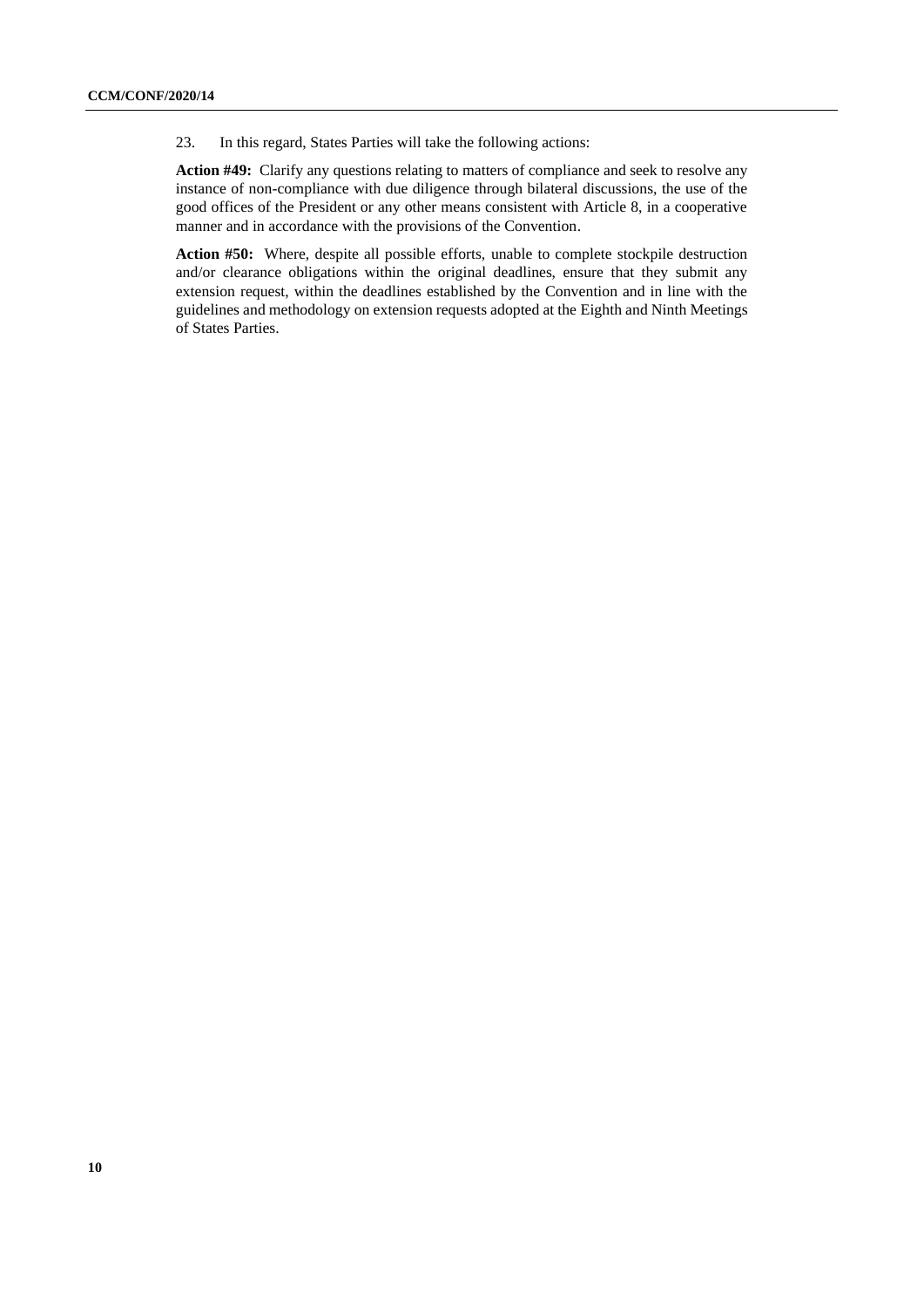# **Indicators**

This table of indicators has been developed to facilitate the monitoring work on the Lausanne Action Plan. Each action is accompanied by one or more indicators. The information submitted in the States Parties' annual Article 7 reports and the information exchanged during Convention meetings will serve as the main source of data to assess progress. Members of the Coordination Committee, under the auspices of the Presidency, will be responsible for measuring progress within their mandate both in absolute and relative terms, with the support of the Implementation Support Unit. A baseline value for all indicators will be established in the first year of implementation. Progress in subsequent years will be compared against this baseline. States Parties are encouraged to provide detailed information allowing to monitor progress and identify the challenges related to the implementation of the Lausanne Action Plan.

| Action items | <i>Indicators</i> |
|--------------|-------------------|
|              |                   |

#### *Best practices for implementing the Convention*

1. Demonstrate high levels of national ownership in implementing the Convention's obligations, including by integrating implementation activities into national development plans, poverty reduction strategies, humanitarian response plans and national strategies for the inclusion of persons with disabilities, as appropriate, by enhancing national capacity to carry out obligations and/or making financial and other material commitments to the national implementation of the Convention .

2. Develop evidence-based, costed and time-bound national strategies and work plans to fulfil and efficiently complete the implementation of Convention obligations as soon as possible, in any event no later than the deadline set by the Convention, and update them as necessary.

3. Provide targeted assistance, where feasible, to other States Parties in developing, updating or implementing their national strategies and work plans to fulfil obligations under the Convention, if possible by entering into multi-year partnerships and providing multi-year funding.

- The number of States Parties that report having included Convention implementation activities in humanitarian response plans, peace promotion plans, development plans and/or poverty reduction strategies and other pertinent documents;
- The number of States Parties that report having enhanced national capacity or made national financial and/or other material commitments to the implementation of their outstanding obligations under the Convention.
- The number of affected States Parties that report having adopted a comprehensive national strategy to fulfil implementation of obligations under the Convention;
- The number of affected States Parties that report having developed annual work plans to implement their national strategy.
- The number of donor States Parties that report providing financial or other support to affected States Parties, including as part of partnerships;
- The number of donor States Parties that report providing multi-year funding to affected States Parties.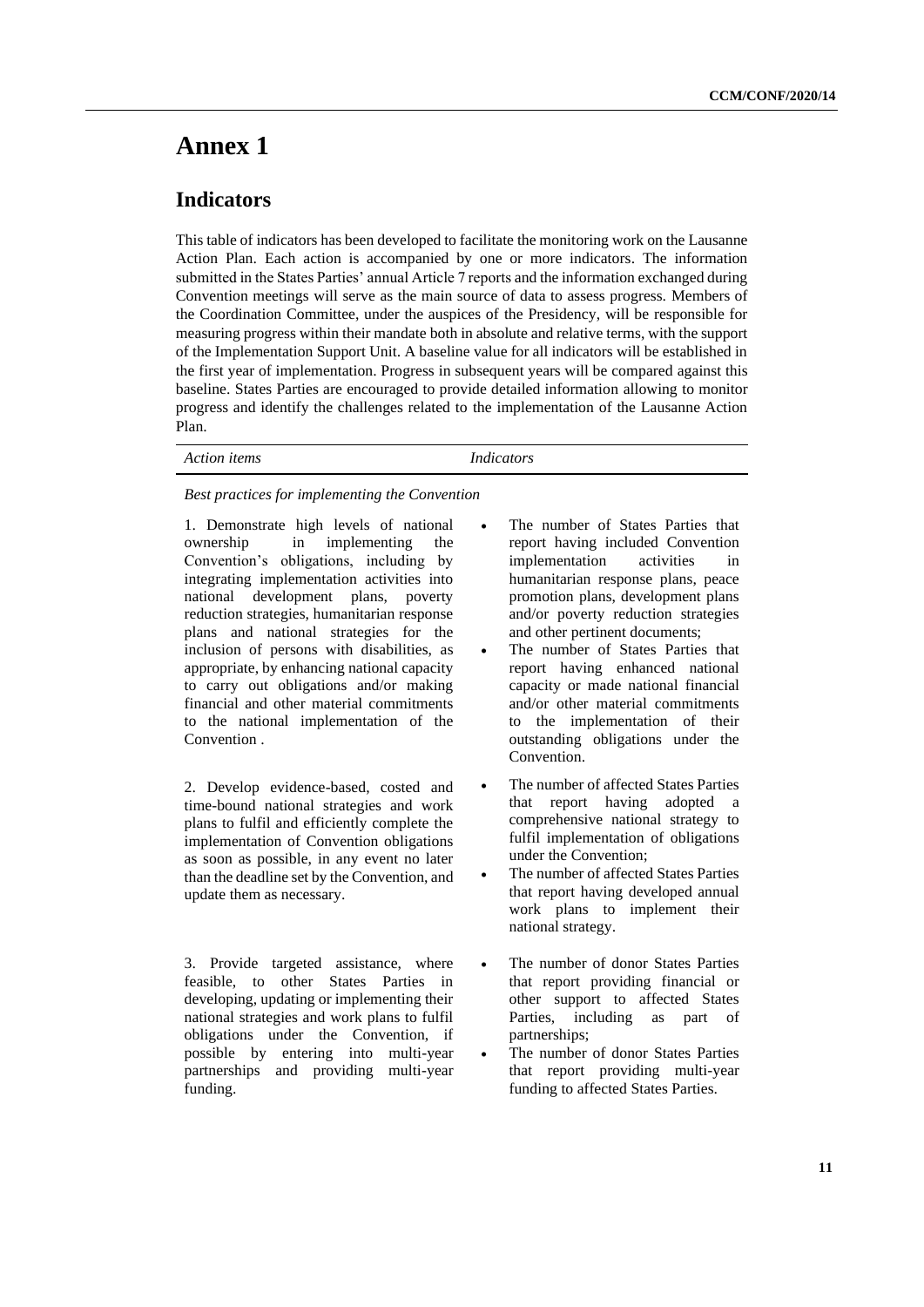4. Ensure that the different needs, vulnerabilities and perspectives of women, girls, boys and men and diverse groups from all ages are considered and inform the implementation of the Convention in order to deliver an inclusive approach, as well as strive to remove all barriers to full, equal<br>and meaningful gender-balanced and meaningful gender-balanced participation in implementation activities at the national level and in the Convention's machinery, including its meetings.

5. Take into consideration the needs of cluster munitions victims, including survivors, and affected communities and ensure their full, equal and meaningful participation in relevant Convention related matters, including their meaningful and<br>active participation in Convention active participation in meetings.

6. Keep national standards related to the implementation of the Convention up to date, taking into account the International Mine Action Standards (IMAS), adapt them to new challenges and employ best practices to ensure efficient and effective implementation.

7. Establish and maintain a national information management system to record the clearance of cluster munitions remnants containing accurate and up-to-date data, ensuring that its design and implementation are nationally owned, sustainable and with data that is disaggregated and which can be accessed, managed, and analysed postcompletion.

8. Make use of synergies and coordinate responses in implementing the Convention with activities undertaken in relation with mine action, international humanitarian law, human rights law and environmental protection instruments that they are party to, and with peacebuilding and sustainable development activities, as relevant.

- The number of States Parties whose national work plans and strategies integrate gender and diversity considerations;
- The number women presiding over the Convention, the number of women taking part in the taking part in the Coordination Committee, the number of women in States Parties' delegations attending Convention meetings, the number of delegations headed by women.
- The number of affected States Parties that report having developed their national strategies and work plans in an inclusive manner, in particular by involving victims, including survivors, and affected communities;
- The number of States Parties including victims or their representatives in their delegations taking part in the Convention meetings.
- The number of affected States Parties that report having adapted or updated their national standards to address new challenges and ensure the employment of best practices, taking into account the International Mine Action Standards.
- The number of affected States Parties that report having a sustainable national information management system in place.
- The number of States Parties that report having coordinated their activities relating to the implementation of the Convention with actions undertaken in relation with mine action, international humanitarian law, human rights law and environmental protection instruments that they are party to, and with peacebuilding and sustainable development activities, as relevant.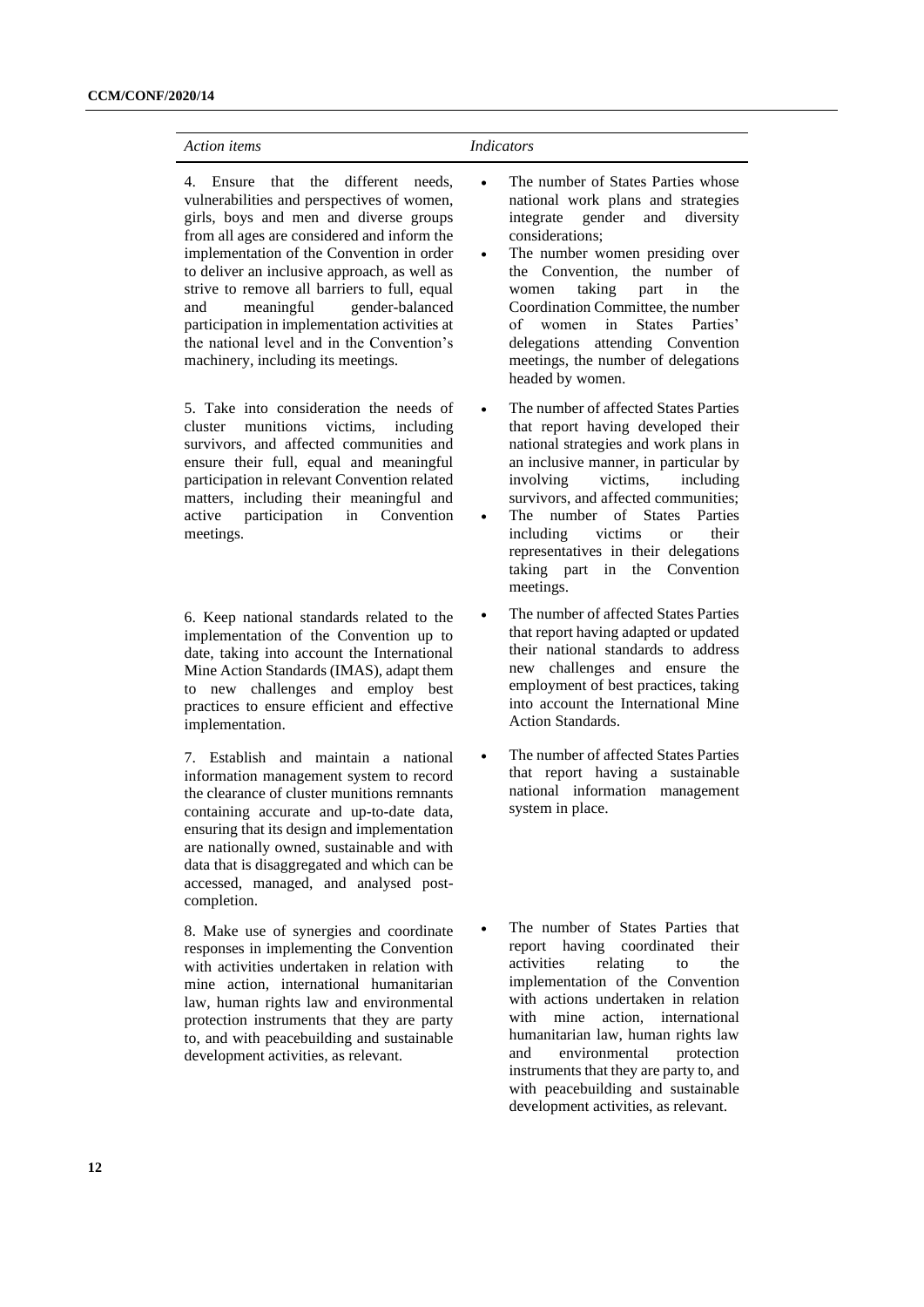| <b>Action</b> <i>items</i>                                                                                                                                                                                                                                                                                                                                                                                                                                                                                                                                                                                                                                                                                                                                                                                                                                                                                     | <b>Indicators</b>                                                                                                                                                                                                                                                                                                                                                                                                                                                                                                                                                                                                                              |
|----------------------------------------------------------------------------------------------------------------------------------------------------------------------------------------------------------------------------------------------------------------------------------------------------------------------------------------------------------------------------------------------------------------------------------------------------------------------------------------------------------------------------------------------------------------------------------------------------------------------------------------------------------------------------------------------------------------------------------------------------------------------------------------------------------------------------------------------------------------------------------------------------------------|------------------------------------------------------------------------------------------------------------------------------------------------------------------------------------------------------------------------------------------------------------------------------------------------------------------------------------------------------------------------------------------------------------------------------------------------------------------------------------------------------------------------------------------------------------------------------------------------------------------------------------------------|
| 9. Pay their assessed contributions in line<br>with its Article 14 as early as possible after<br>the issuance of invoices and swiftly settle<br>any arrears, as well as provide for the<br>effective resourcing of the Implementation<br>Support Unit (ISU) in accordance with<br>decisions taken regarding its financing,<br>bearing in mind the importance for the<br>Convention to rely on a financially sound<br>Convention and on an effective machinery.                                                                                                                                                                                                                                                                                                                                                                                                                                                 | The number of States Parties that pay<br>$\bullet$<br>their assessed contributions no later<br>than three months before the Meeting<br><b>States</b><br>Parties<br>$\alpha$<br>Review<br>of<br>Conference;<br>The number of States Parties that<br>contribute to the ISU budget.                                                                                                                                                                                                                                                                                                                                                               |
| 10. As a matter of priority, actively and in a<br>concerted and sustained manner, including<br>at high level, promote adherence to the<br>Convention by States not party to it, in<br>accordance with the specific decision on<br>accelerated universalisation taken by the<br>Review Conference.                                                                                                                                                                                                                                                                                                                                                                                                                                                                                                                                                                                                              | The increase in the number of States<br>$\bullet$<br>Parties to the Convention;<br>The number of States not party taking<br>$\bullet$<br>part in the Meeting of States Parties;<br>The number of States not party<br>$\bullet$<br>submitting a voluntary Article 7<br>report.                                                                                                                                                                                                                                                                                                                                                                  |
| 11. Continue and intensify efforts to<br>of<br>the<br>observance<br>the<br>promote<br>Convention's norms by<br>a) discouraging, in every way possible the<br>use, development, production, stockpiling<br>and transfer of cluster munitions and by<br>calling upon those who continue to do so to<br>cease now, b) in conformity with Article 21,<br>raising concerns about any alleged use and<br>condemning any instances of documented<br>use by any actor, effectively calling on all<br>States not party to accede to the<br>Convention,<br>c) working, as appropriate, with other<br>stakeholders with a view<br>to<br>further<br>stigmatise cluster munitions,<br>d) Engaging States still relying on cluster<br>munitions through dedicated dialogue,<br>including at political and military level,<br>with a view to promoting and strengthening<br>the norm against the use of cluster<br>munitions. | The number of confirmed cases of<br>$\bullet$<br>cluster munitions' use;<br>The number of States not party voting<br>$\bullet$<br>in favour of the resolution on the<br>implementation of the Convention in<br>the UN General Assembly;<br>The number of States not party that<br>report having adopted moratoria on<br>the use, development, production,<br>stockpiling and transfer of cluster<br>munitions or that report having<br>destroyed their stockpiles of cluster<br>munitions.<br>The number of dedicated meetings<br>٠<br>with<br><b>States</b><br>not<br>the<br>party<br>to<br>Convention still relying on cluster<br>munitions. |
| 12. Develop a clear destruction plan, which<br>specifies an estimated end date within the<br>original deadline set by the Convention,<br>where applicable. Details on time-bound<br>milestones, the annual and monthly<br>destruction rate by type and the total<br>number of sub-munitions to be disposed of<br>should be included. The plan should ensure<br>that destruction methods are in compliance<br>with international<br>standards<br>for<br>the<br>protection of public health<br>and<br>the                                                                                                                                                                                                                                                                                                                                                                                                        | The number of States Parties with<br>$\bullet$<br>outstanding Article 3 obligations that<br>have developed a destruction plan.<br>The number of States Parties with<br>$\bullet$<br>outstanding Article 3 obligations<br>reporting on progress made and<br>challenges<br>encountered<br>through<br>annual Article 7 reports and at<br>Meetings of States Parties or the<br>Review Conference.                                                                                                                                                                                                                                                  |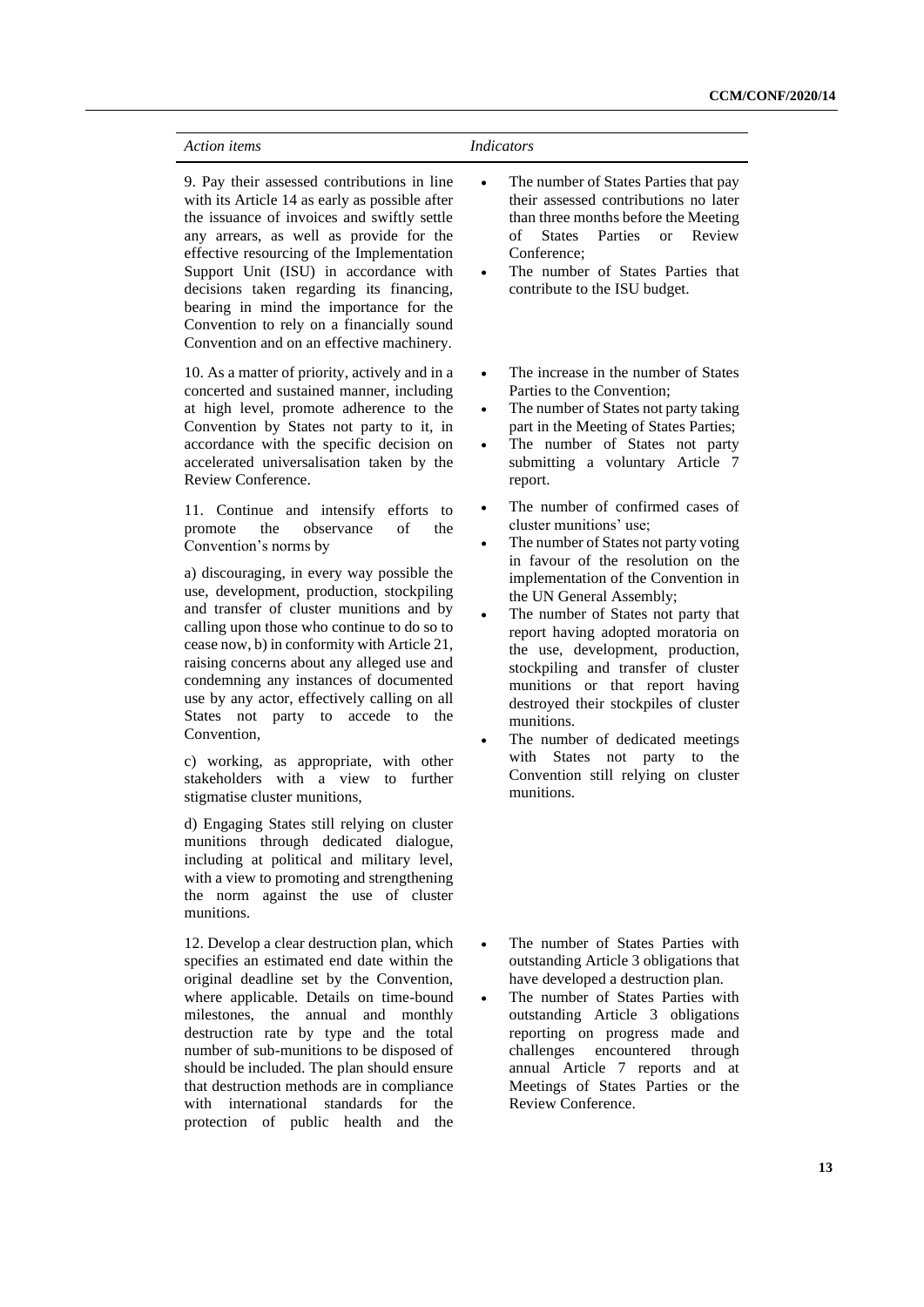| <b>Action</b> items                                                                                                                                                                                                                                                                                                                                                                                                                                                                                                                                                                                                                                  | <b>Indicators</b>                                                                                                                                                            |
|------------------------------------------------------------------------------------------------------------------------------------------------------------------------------------------------------------------------------------------------------------------------------------------------------------------------------------------------------------------------------------------------------------------------------------------------------------------------------------------------------------------------------------------------------------------------------------------------------------------------------------------------------|------------------------------------------------------------------------------------------------------------------------------------------------------------------------------|
| environment. The destruction plan should<br>also specify the resources required for its<br>implementation, measures to minimise<br>environmental impacts and the planned<br>allocation of national resources. They will<br>report annually on progress made and on<br>any update to the plan through annual<br>Article 7 reports and at Meetings of States<br>Parties or Review Conferences.                                                                                                                                                                                                                                                         |                                                                                                                                                                              |
| 13. Upon completion of their obligations<br>under Article 3, make<br>official<br>an<br>declaration of compliance, at the latest by<br>the next Meeting of States Parties or<br>Review Conference, whichever comes first,<br>using the Article $3$ – Declaration of<br>Compliance (CCM/MSP/2018/9, Annex I)<br>where possible.                                                                                                                                                                                                                                                                                                                        | The number of States Parties having<br>٠<br>completed their Article 3 obligations<br>that make an official declaration of<br>compliance.                                     |
| 14. On discovering previously unknown<br>stockpiles after making a declaration of<br>compliance,<br>such<br>report<br>findings<br>immediately to the Presidency of the<br>Convention, and at the next Meeting of<br>States Parties or Review Conference and<br>through the Article 7 report, and destroy the<br>stockpiles as soon as possible with minimal<br>environmental impact, in line with Article 3<br>and with Article 7.                                                                                                                                                                                                                   | The number of States Parties that<br>have discovered previously unknown<br>having<br>stockpiles<br>immediately<br>reported such findings<br>through<br>established channels. |
| 15. When, despite best efforts to complete<br>obligations under Article 3 within the<br>original deadline, have to submit an<br>extension request, ensure that such request<br>is submitted on time, is substantiated,<br>ambitious and clear, contain detailed,<br>costed annual work plans for the extension<br>take into<br>period<br>and<br>account<br>the<br>Guidelines for the Convention on Cluster<br>Munitions (CCM) Article 3 Extension<br>Requests submitted at 8MSP and the<br>Methodology for requests of deadline<br>extensions under Articles 3 and 4 of the<br>Convention<br>on<br>Cluster<br><b>Munitions</b><br>submitted at 9MSP. | The number of extension requests<br>that include detailed, costed multi-<br>year work plans for the extension<br>period.                                                     |
| 16. Exchange lessons learned from their<br>national destruction processes in order to<br>further build capacity in States Parties with<br>outstanding Article 3 obligations.                                                                                                                                                                                                                                                                                                                                                                                                                                                                         | The number of States Parties that<br>information<br>provide<br>their<br>on<br>experience of the destruction process<br>through established channels.                         |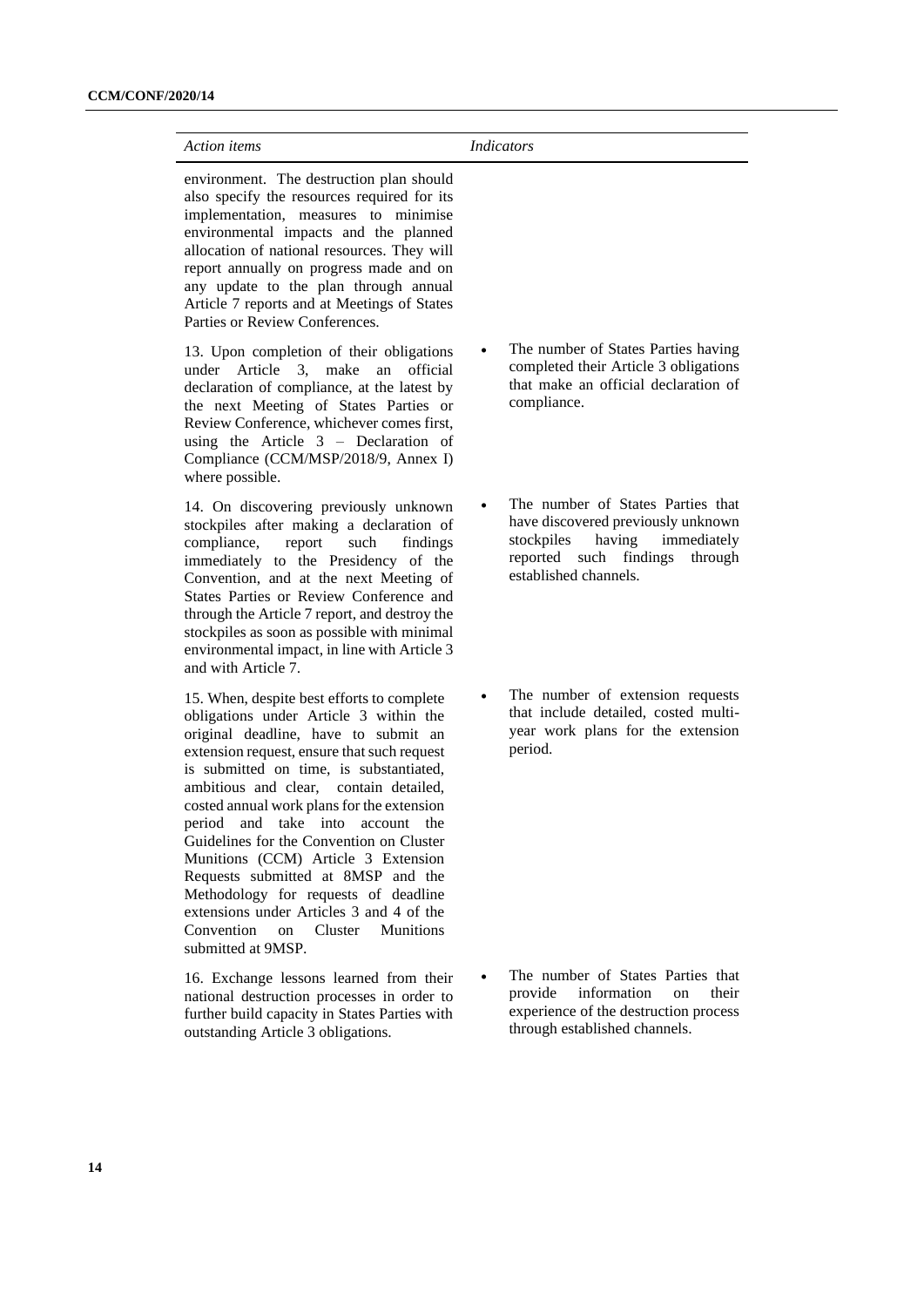| <b>Action</b> <i>items</i>                                                                                                                                                                                                                                                                                                                                                                                                                                                                                                                                                                                                                                                                                | <b>Indicators</b>                                                                                                                                                                                                                                                                                                                                                                                                                                        |
|-----------------------------------------------------------------------------------------------------------------------------------------------------------------------------------------------------------------------------------------------------------------------------------------------------------------------------------------------------------------------------------------------------------------------------------------------------------------------------------------------------------------------------------------------------------------------------------------------------------------------------------------------------------------------------------------------------------|----------------------------------------------------------------------------------------------------------------------------------------------------------------------------------------------------------------------------------------------------------------------------------------------------------------------------------------------------------------------------------------------------------------------------------------------------------|
| 17. Where cluster munitions and/or<br>explosive sub-munitions are retained or<br>acquired under Article 3.6, annually<br>review the number of cluster munitions<br>and/or explosive sub-munitions to ensure<br>that they do not exceed the number<br>absolutely necessary for said purpose,<br>destroy all cluster munitions and/or<br>explosive sub-munitions that exceed that<br>number.                                                                                                                                                                                                                                                                                                                | number<br>of<br>Parties<br>The<br><b>States</b><br>retaining<br>acquiring<br>cluster<br><b>or</b><br>munitions<br>and/or explosive sub-<br>munitions under Article 3.6, and the<br>quantity of cluster munitions and<br>explosive sub-munitions retained;<br>The number of retained cluster<br>munitions and/or explosive sub-<br>munitions destroyed by each State<br>Party.                                                                            |
| 18. Identify the precise location, scope<br>and extent of cluster munition remnants in<br>areas under their jurisdiction or control,<br>and establish evidence-based, accurate<br>baselines of contamination to the extent<br>possible, and adopt practical measures to<br>better protect civilians, no later than the<br>Eleventh Meeting of States Parties in 2022<br>(or within two years of entry into force for<br>new States Parties). States Parties will<br>mark and, where possible, fence off all<br>hazardous areas, no later than the Eleventh<br>Meeting of States Parties in 2022 to ensure<br>the safety of civilians (or within two years<br>of entry into force for new States Parties). | The number of affected States Parties<br>that have completed an evidence-<br>based and inclusive baseline survey<br>no later than the Eleventh Meeting of<br>the States Parties in 2022 (and by<br>each year thereafter if not all affected<br>States Parties have done so by the<br>Eleventh Meeting of States Parties);<br>The number of affected States Parties<br>that mark their hazardous area(s) by<br>the Eleventh Meeting of States<br>Parties. |
| 19. Develop evidence-based and costed<br>multi-year national strategies and annual<br>work plans that include projections of the<br>amount of cluster munition contaminated<br>areas to be addressed annually to achieve<br>completion as soon as possible and to the<br>greatest extent possible no later than their<br>original Article 4 deadline, to be presented                                                                                                                                                                                                                                                                                                                                     | The number of affected states that<br>$\bullet$<br>developed<br>evidence-based<br>have<br>national strategies and work plans;<br>The number of affected States Parties<br>$\bullet$<br>that detail progress in implementing<br>those strategies and plans in annual<br>transparency reports.                                                                                                                                                             |

20. When, despite best efforts to complete obligations under Article 4 within the original deadline, have to submit an extension request, ensure that such request is submitted on time, that requests are substantiated, ambitious and clear, contain detailed, costed annual work plans for the extension period, that include appropriate provisions for Risk Education, and take into account the "Guidelines for the Convention on Cluster Munitions (CCM) Article 4 Extension Requests" submitted at 8MSP and the "Methodology for requests of deadline extensions under

at the Tenth Meeting of States Parties in

2021.

• The number of extension requests that include detailed, costed multiyear work plans for the extension period.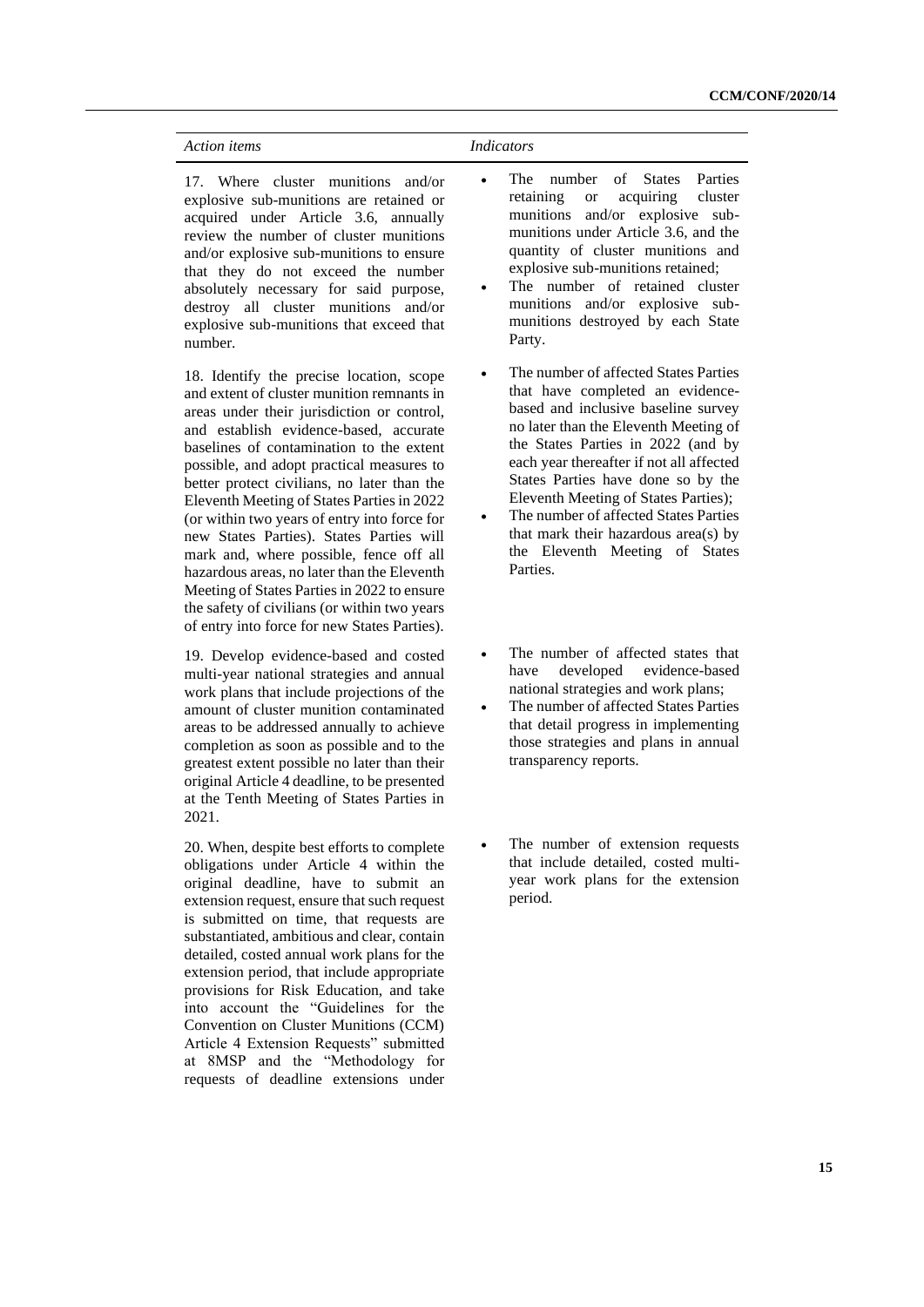Articles 3 and 4 of the Convention on Cluster Munitions" submitted at 9MSP.

21. Take appropriate steps to improve the effectiveness and efficiency of surveys and clearance, taking into account IMAScompliant land release processes, and to promote the research and development of<br>innovative survey and clearance innovative methodologies which take into account environmental impacts and concerns.

22. Ensure that national strategies and work plans provide for a sustainable national capacity to address residual risks posed by cluster munition remnants that are discovered following fulfilment of Article 4.

23. Ensure that activities related to survey and clearance are given due priority based on clear nationally driven humanitarian and sustainable development criteria, which take account of environmental concerns, and that national programmes consider gender and diversity in all appropriate activities related to survey and clearance of cluster munition remnants within affected communities.

24. Maintain functioning information management systems that record comparable data and provide information annually on the size and location of remaining cluster munition contaminated areas, disaggregated by 'suspected hazardous areas' and 'confirmed hazardous areas', and on survey and clearance efforts in accordance with the land release method employed (i.e. cancelled through non-technical survey, reduced through technical survey, and cleared through clearance).

25. Upon completion of their Article 4 clearance obligations, submit a voluntary declaration of compliance, confirming that every effort has been made to identify and clear all cluster munition contaminated areas under their jurisdiction or control, using the

- The number of affected States Parties that report promoting research, application and sharing of innovative methodologies;
- The number of affected states that report progress in the effectiveness and efficiency of surveys and clearance transparency reports.
- The number of affected States Parties whose national strategies and work plans make provision for the<br>establishment of a sustainable of a sustainable national capacity to address residual contamination.
- The number of affected States Parties that report on the inclusion of<br>humanitarian and sustainable humanitarian and development considerations in survey and clearance planning and prioritisation, in line with the Sustainable Development Goals.
- The number of affected States Parties that report on the inclusion of gender and diversity considerations in survey and clearance planning and prioritisation.
- The number of affected States Parties providing disaggregated information on the extent and nature of all remaining cluster munition contaminated areas and on progress in survey and clearance efforts in annual Article 7 transparency reports.
- The number of affected States Parties that have completed their Article 4 obligations and that submit voluntary declarations of compliance.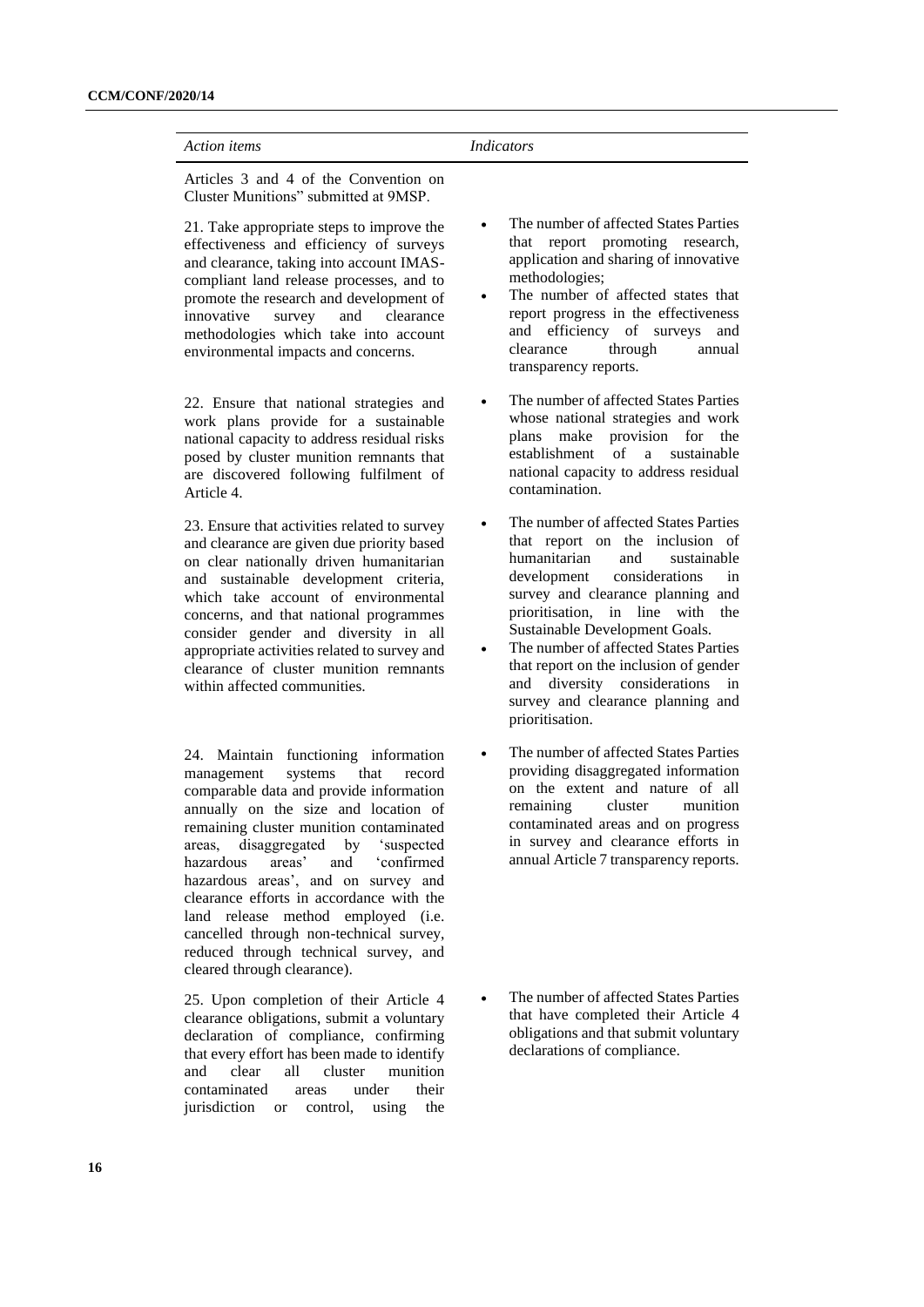| Action <i>items</i>                                                                                                                                                                                                                                                                                                                                                                                                                                                                                                                                | <i>Indicators</i>                                                                                                                                                                                                                                                                                                                  |
|----------------------------------------------------------------------------------------------------------------------------------------------------------------------------------------------------------------------------------------------------------------------------------------------------------------------------------------------------------------------------------------------------------------------------------------------------------------------------------------------------------------------------------------------------|------------------------------------------------------------------------------------------------------------------------------------------------------------------------------------------------------------------------------------------------------------------------------------------------------------------------------------|
| Declaration of compliance with Article<br>4.1 (a) of the Convention on Cluster<br>Munitions, where possible.                                                                                                                                                                                                                                                                                                                                                                                                                                       |                                                                                                                                                                                                                                                                                                                                    |
| 26. Exchange experiences and lessons<br>learned in order to facilitate an improved<br>understanding of the technical aspects of<br>addressing cluster munitions remnants,<br>encourage discussions on challenges to<br>completing clearance between affected<br>States Parties and with States Parties that<br>used<br>cluster munitions before<br>the<br>Convention entered into force, those that<br>have recently completed clearance and<br>international donors in an effort to<br>promote survey and clearance best<br>practices.            | The number of States Parties that<br>$\bullet$<br>sharing<br>experiences<br>report<br>and<br>lessons learned.                                                                                                                                                                                                                      |
| 27. Where feasible and appropriate,<br>develop national strategies and work plans<br>drawing on best practices and standards,<br>which integrate cluster munitions risk<br>education into ongoing survey, clearance<br>and victim assistance activities, and<br>promote the integration of risk education<br>into wider humanitarian, development,<br>human rights, environmental, protection<br>and education efforts.                                                                                                                            | The number of affected States Parties<br>that report having developed national<br>strategies and work plans that<br>integrate risk education into ongoing<br>survey,<br>clearance<br>and<br>victim<br>activities<br>assistance<br>and<br>into<br>humanitarian, development, human<br>rights, environmental and education<br>areas. |
| 28. Take all necessary actions to ensure all<br>civilians living in or around cluster<br>munition contaminated areas under their<br>jurisdiction or control are made aware of<br>the risks caused by cluster munitions and<br>that their vulnerability thereto is reduced<br>by implementing context-specific, tailor-<br>education activities<br>made risk<br>and<br>interventions which prioritise populations<br>most at risk and are sensitive to gender,<br>age, disability and other diversity factors<br>of people in affected communities. | The number of affected States Parties<br>that report on tailor-made risk<br>education<br><i>activities</i><br>in<br>annual<br>transparency reports.                                                                                                                                                                                |

29. Collect and analyse gender and age disaggregated contamination and casualty data in order to identify and target risk education interventions towards the most at-risk groups, and provide detailed reporting on risk education, disaggregated by gender, age and disability, in annual transparency reports, collect and analyse gender and age disaggregated data to understand the impact of risk education.

- The number of affected States Parties that provide detailed, disaggregated (by gender, age and disability) reporting on risk education focused on most at risk groups in annual transparency reports.
- The number of affected States Parties that report on measures taken to<br>better understand and more better understand and more effectively demonstrate the impact of risk education, including in terms of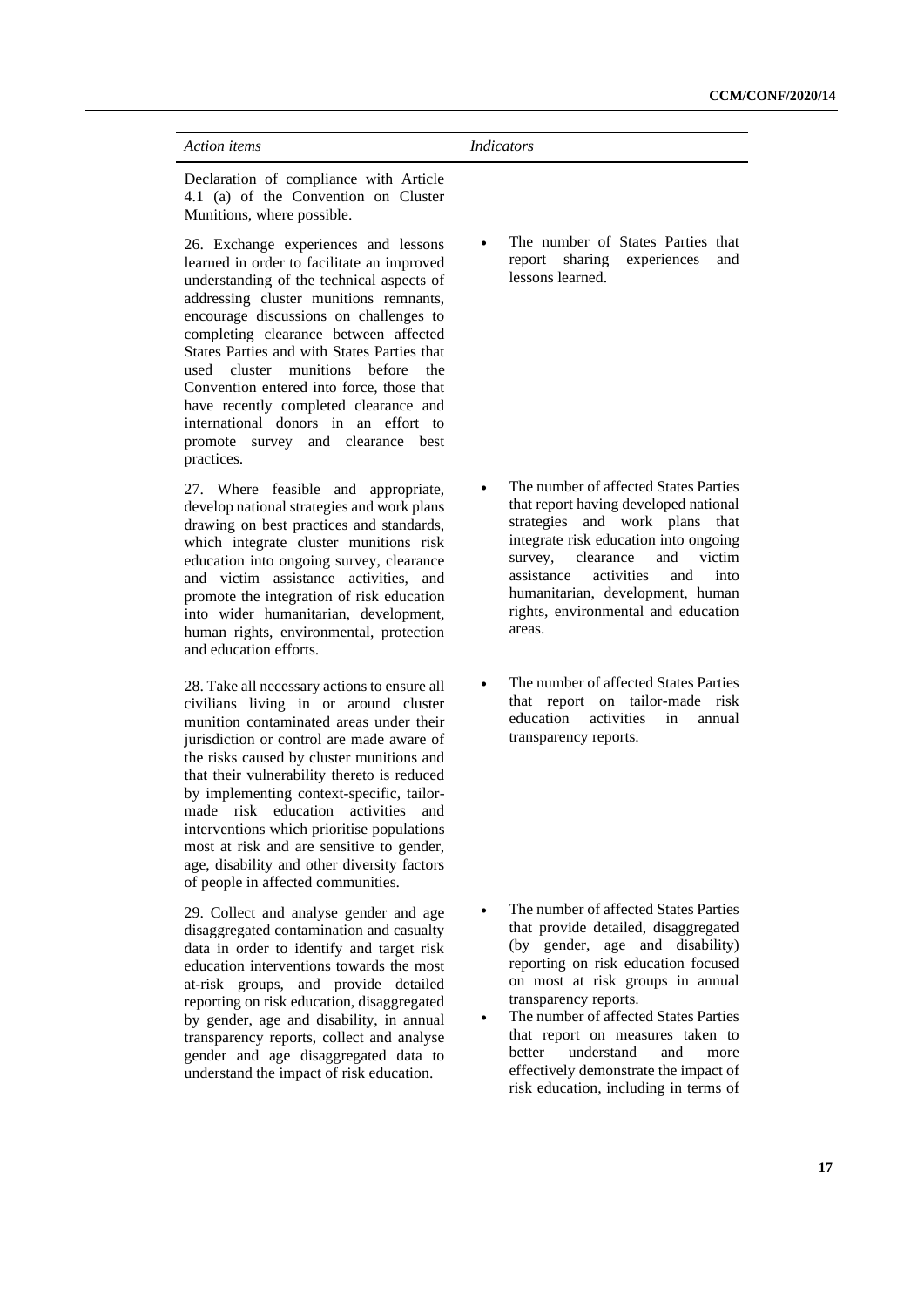30. Develop national capacities to adapt risk education initiatives to changing circumstances, including taking account of risks posed by residual contamination once Article 4 obligations have been completed, as well as potential risks caused by changing climatic and environmental conditions.

31. Ensure the collection and analysis of data disaggregated by gender, age and disability, to assess the needs and priorities of cluster munition victims and insert this data into a centralised database, taking into account national data protection measures. This information will be made available to relevant stakeholders to ensure a comprehensive response to addressing the needs of cluster munition victims.

32. Ensure that national policies and legal frameworks related to disability, health, education, employment, sustainable development and human rights are developed in a participatory manner, address the needs and rights of cluster munition victims and are in line with the Convention on the Rights of Persons with Disabilities, bearing in mind the IMAS.

33. Develop a measurable national action plan addressing the needs and rights of cluster munition victims. Designate a national focal point, with adequate resources, to develop, implement and monitor the action plan, and ensure that victim assistance corresponds to the needs of victims and is integrated into broader policies, plans and frameworks related to disability, health, education, employment, development and human rights.

34. Provide effective and efficient first aid and long-term medical care to cluster munition victims, as well as access to adequate rehabilitation and appropriate psychological and psychosocial support services as part of a public health

behavioural change, in annual transparency reports.

- The number of affected States Parties that have national strategies and work plans that include information on establishing a sustainable national capacity that can adapt to changing<br>circumstances. address residual address residual contamination and which also include a risk education component.
- The number of States Parties that report having collected, and analysed data disaggregated by gender, age and disability.

- The number of States Parties that report addressing the needs of cluster munition victims in national policies and legal frameworks, aligned to the Sustainable Development Goals.
	- The number of States Parties that have a measurable national action plan in place;
	- The number of States Parties that have designated a national focal point responsible for coordinating victim assistance.
- The number of States Parties that report providing emergency and continuing medical care to cluster munition victims.
- The number of States Parties that report having in place wellfunctioning rehabilitation,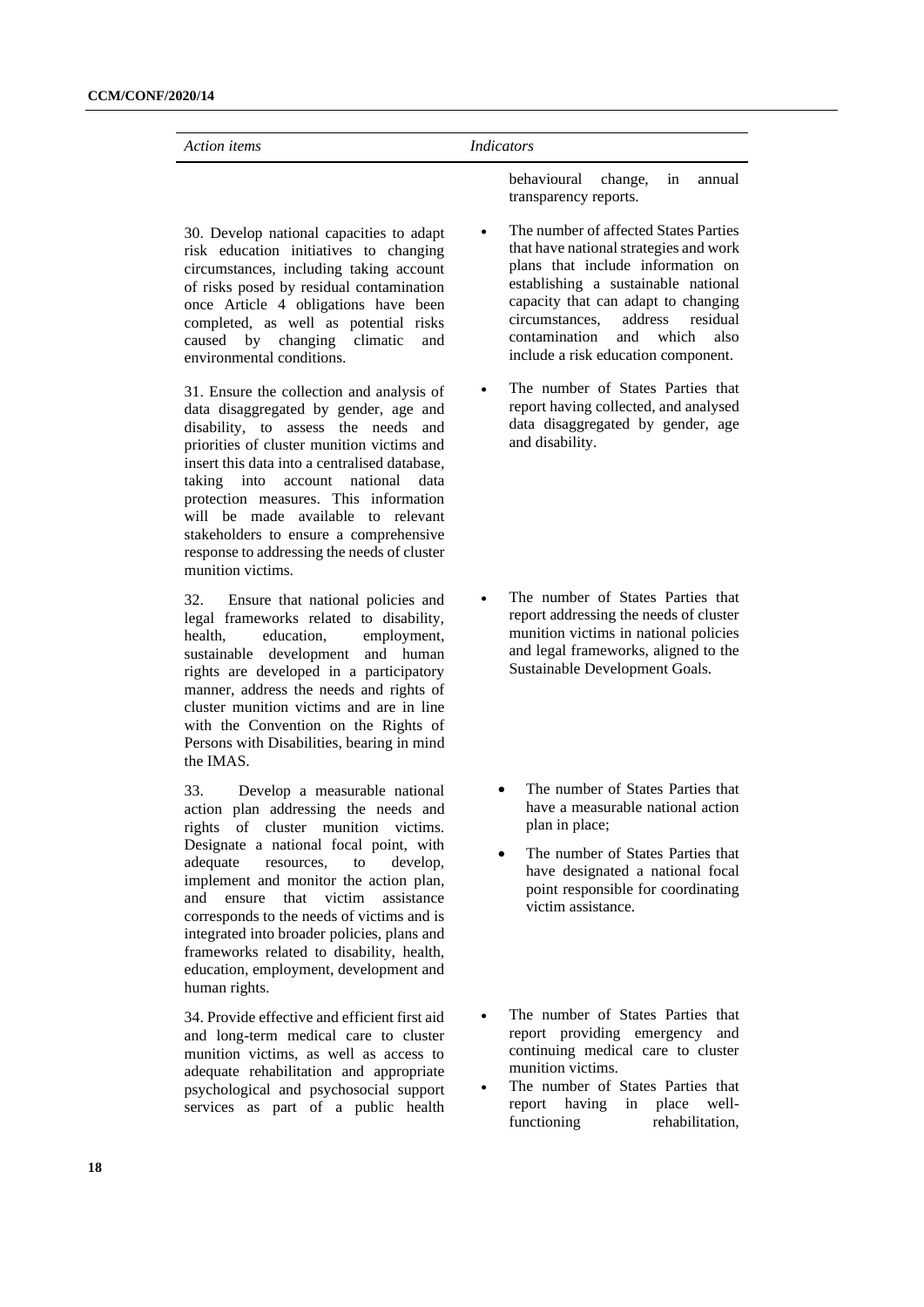| <b>Action</b> items                                                                                                                                                                                                                                                                                                                                                                     | <i>Indicators</i>                                                                                                                                                                                                                                              |
|-----------------------------------------------------------------------------------------------------------------------------------------------------------------------------------------------------------------------------------------------------------------------------------------------------------------------------------------------------------------------------------------|----------------------------------------------------------------------------------------------------------------------------------------------------------------------------------------------------------------------------------------------------------------|
| approach, possibly through a national<br>referral mechanism facilitating access to<br>services for cluster munition victims in a<br>non-discriminatory, gender-sensitive and<br>age-sensitive manner.                                                                                                                                                                                   | psychological<br>and<br>psychosocial<br>services, which are accessible, age<br>and gender-sensitive.                                                                                                                                                           |
| 35. Ensure that measures are in place to<br>the<br>social, education<br>facilitate<br>and<br>economic inclusion of cluster munition<br>victims.                                                                                                                                                                                                                                         | The number of States Parties that<br>report on efforts made to improve the<br>socio-economic inclusion of cluster<br>munition victims.                                                                                                                         |
| 36.<br>Strengthen the inclusion and<br>participation of<br>meaningful<br>cluster<br>munition victims in the development of<br>laws, policies and programmes relevant to<br>them<br>well<br>as<br>encourage<br>their<br>as<br>participation<br>work<br>under<br>$\overline{\text{in}}$<br>the<br>Convention, taking into account gender,<br>age, disability and other diversity factors. | The number of national laws and<br>٠<br>policies addressing victim assistance<br>that have been developed with the<br>inclusion of cluster munition victims.<br>The number of States Parties that<br>include cluster munition victims in<br>their delegations. |
| Support the training, development<br>37.<br>official<br>recognition<br>and<br>of<br>multidisciplinary, skilled and qualified<br>rehabilitation professionals.                                                                                                                                                                                                                           | The number of States Parties that<br>$\bullet$<br>report having supported the training<br>of victim assistance professionals.<br>The number of States Parties that<br>$\bullet$<br>report having victims cared for by<br>qualified personnel.                  |
| 38. Do their utmost to commit<br>the<br>needed<br>realise<br>to<br>the<br>resources<br>Convention's obligations in a timely                                                                                                                                                                                                                                                             | The number of States Parties that<br>report having committed resources to<br>meet the Convention obligations                                                                                                                                                   |

manner and explore all possible alternative and/or innovative sources of

funding.

• The number of States Parties that report having used alternatives and/or innovative sources of financing.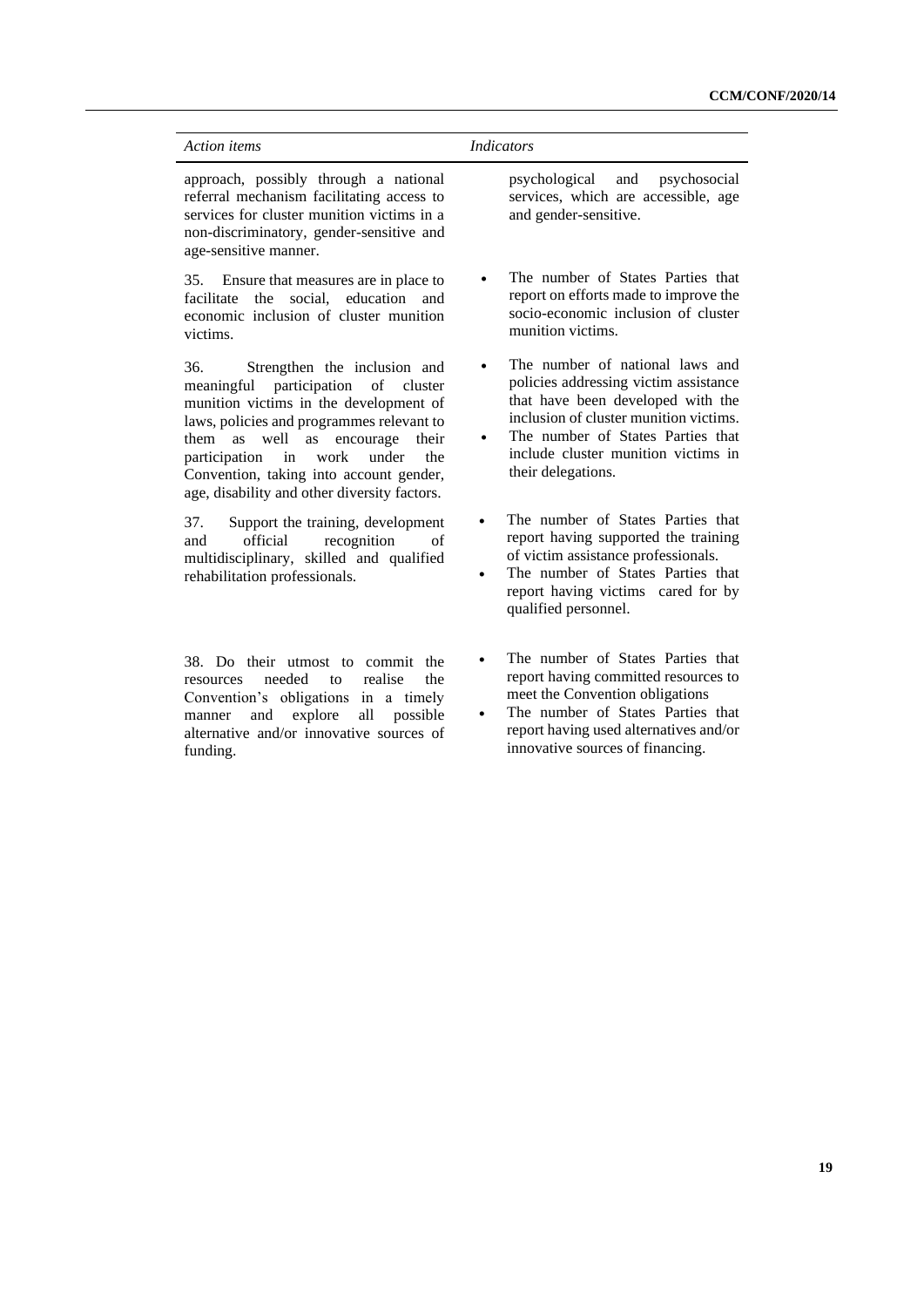39. Share their experiences and best practices, establish partnerships at all levels and explore opportunities for international,<br>South-South. regional, North-South, bilateral and trilateral cooperation in order to develop capacity building and national expertise. Cooperation may include making mutually supporting clearance commitments in border areas, exchanging best practices on environmental impact assessments, sharing experiences of incorporating environmental protection considerations, as well as integrating gender considerations and taking the diversity, priorities and experiences of all people in affected communities into account in programming and, in line with Article 6, exchanging equipment, material, and scientific and technological information in order to promote the implementation of the Convention.

40. When in a position to do so, provide sustainable assistance to other States Parties in the implementation of their obligations under the Convention and provide timely responses to requests for assistance, as well as mobilise technical, material and financial resources for this purpose.

41. When seeking assistance, develop coherent and comprehensive national plans aimed at developing national ownership, based on appropriate surveys, needs assessments and analysis and providing national capacity. These plans will take into account broader frameworks such as the Sustainable Development Goals and respond to the needs and experiences of affected communities and will be built on sound gender, age and disability analysis. These plans should adequately reflect the areas in which assistance is required.

42. Further detail the modalities of platforms such as the country coalition mechanism and leverage them, share experiences made, as well as explore synergies with similar forums.

- The number of States Parties that report sharing best practices and lessons learnt through international, regional, North-South, South-South<br>and/or bilateral and trilateral hilateral and cooperation;
- The number of States Parties that report providing or receiving financial, material, technological and/or scientific cooperation.

- The number of States Parties that report providing or receiving assistance and mobilising resources to support other States Parties in the implementation of their obligations under the Convention.
- The number of States Parties that develop coherent and comprehensive national plans that are aimed at developing national ownership, providing national capacity, and that take into account broader frameworks such as the Sustainable Development Goals when seeking assistance;
- The number of States Parties seeking assistance that provide information on progress, challenges and requirements for international cooperation and assistance through Article 7 reports and Convention meetings.
- The number of States Parties that report taking (and haven taken) advantage of the country coalition concept.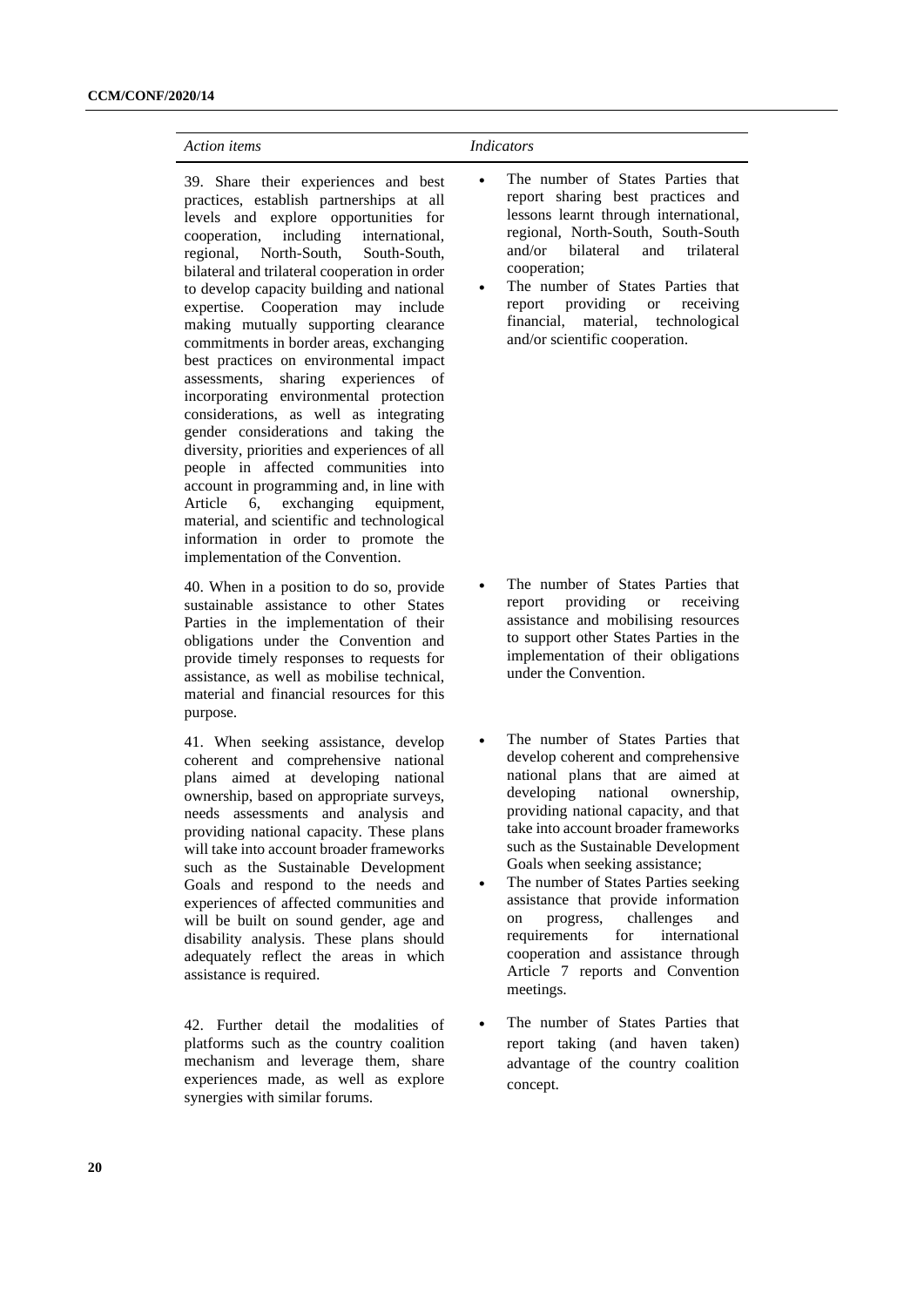| Action items                                                                                                                                                                                                             | <i>Indicators</i>                                                                                                                                                                                                |
|--------------------------------------------------------------------------------------------------------------------------------------------------------------------------------------------------------------------------|------------------------------------------------------------------------------------------------------------------------------------------------------------------------------------------------------------------|
| initial<br><b>Provide</b><br>43.<br>and<br>annual<br>transparency reports within the deadlines<br>set in Article 7 of the Convention.                                                                                    | The number of States Parties that<br>$\bullet$<br>have submitted an initial and annual<br>Article 7 reports by 30 April each<br>year.                                                                            |
| 44. When implementing obligations under<br>Article 3 or 4, or retaining or transferring<br>cluster munitions in line with Article 3.6<br>and 3.7 but having omitted to submit an<br>Article 7 report each year detailing | The number of States Parties that are<br>$\bullet$<br>implementing obligations under<br>Articles 3 and 4 or that retain cluster<br>munitions under Article 3.6 that have<br>submitted an Article<br>-7<br>report |

Article 7 report each year detailing progress in implementing these obligations, provide information to all States Parties in the most expeditious, comprehensive and transparent manner possible. If no information on implementing the relevant obligations is provided for two consecutive years, the President will assist and engage with the States Parties concerned in close cooperation with the relevant thematic coordinators.

45. Recognising the importance of Article 7 reports for confidence building and monitoring the implementation of Convention obligations as well as for international cooperation and assistance, develop adapted reporting forms taking into consideration the actions laid out in this Action Plan. The adapted reporting form will be developed under the guidance of the Presidency and will be considered at the Tenth Meeting of States Parties. Until such adapted reporting forms are adopted, States Parties will use the reporting forms adopted at the first Meeting of States Parties, where possible.

46. If in need of assistance in the preparation or compilation of their Article 7 reports, seek support from relevant partners, including from States Parties, the ISU, UN agencies or other NGOs. Partners in a position to do so will respond to such requests for assistance, including by sharing best practices on how to gather information nationally.

The number of States Parties using the adapted Article 7 reporting form after its adoption at the tenth Meeting of States Parties.

detailing progress in implementing these obligations in the last two years.

The number of States Parties seeking and receiving assistance in the preparation or compilation of Article 7 reports.